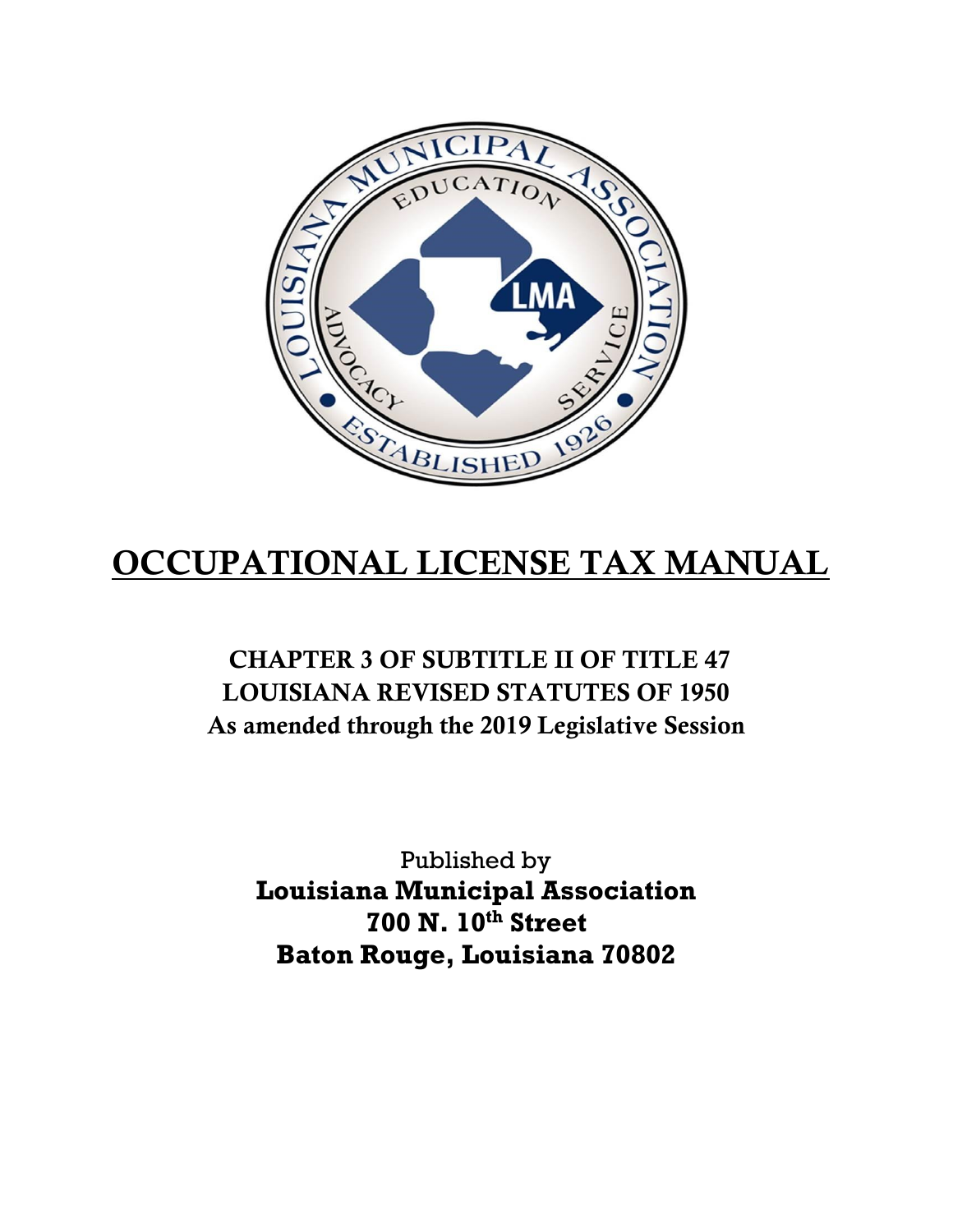# **TITLE 47, SUBTITLE II CHAPTER 3. OCCUPATIONAL LICENSE TAX**

#### **341.Imposition of Tax; Municipalities and Parishes**

A. Any municipality or parish shall have the right to impose a license tax on any person conducting any business herein enumerated within the territorial jurisdiction of the municipality or parish at a rate which shall not exceed the maximum tax rates set forth in this Chapter, provided that the imposition of such license tax is approved by two-thirds of the elected members of the municipal or parochial governing authority and after affording the public an opportunity to comment at a minimum of three public hearings.

B. The tax collector, administrator of finance, treasurer, or any other officer whose duty is to receive and collect the taxes and money due to each municipality or parish may enforce the collection of any and all taxes due.

#### **342. General definitions**

For the purposes of this Chapter, unless the context clearly otherwise requires or unless otherwise defined in specific portions of the Chapter, the following words shall have the respective meanings ascribed to each in this Section.

**(1) Business.** "Business" includes any business, trade, profession, occupation, vocation, or calling.

**(2) Collector.** For the purpose of this Chapter, the "collector" is the tax collector, finance officer, treasurer, city clerk, or any other officer whose duty is to receive and collect the taxes and money due to each municipality or parish.

**(3)(a) Contractor.** "Contractor" is synonymous with the term "Builder" and means a person, firm, partnership, corporation, association, or other organization, or a combination of them, which undertakes to or offers to undertake to, or purports to have the capacity to undertake to, or submits a bid to, or does himself or by or through others, construct, alter, repair, add to, subtract from, improve, move, wreck, or demolish any building, highway, road, railroad, excavation, or other structure, project, development or improvement, or to do any part thereof, including the erection of scaffolding or other structure or works in connection therewith and includes subcontractors and specialty contractors. As such, the word, "contractor" shall include oil field service contractors, including those contractors performing general oil well servicing, maintenance, and construction when conducted as a single company unit. "General oil well servicing" shall include welding, pipe coating, pipe inspection, wireline service, automation, workover, logging, analysis, seismograph, installing and servicing equipment, packing, platform work, perforating, and completion.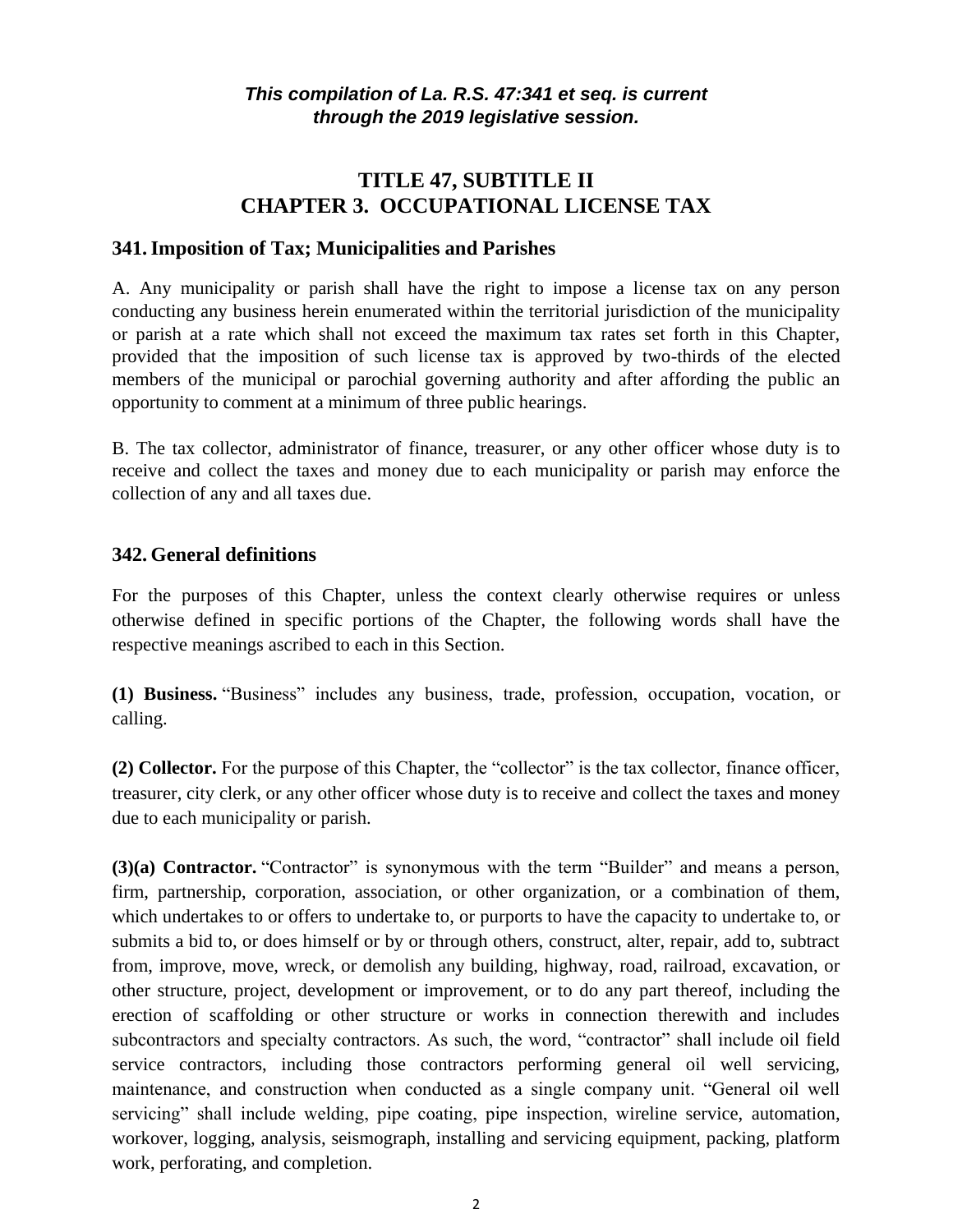(b) Notwithstanding any provision of law to the contrary, in any parish with a population of between three hundred and fifty thousand and four hundred and thirty-five thousand, according to the latest federal decennial census, "contractor" shall be synonymous with the term "builder" and means a person, firm, partnership, corporation, association, or other organization, or a combination of them, which undertakes to or offers to undertake to, or purports to have the capacity to undertake to, or submits a bid to, or does himself or by or through others, construct, alter, repair, add to, subtract from, improve, move, wreck, or demolish any building, highway, road, railroad, excavation, or other structure or movable, project, development or improvement, or to do any part thereof, including the erection of scaffolding or other structure or works in connection therewith and includes subcontractors and specialty contractors. As such, the word "contractor" shall include oil field-related fabrication and oil field service contractors, including those contractors performing maintenance, construction, and fabrication of tangible property, movable or immovable, and general oil well servicing, maintenance, and construction when conducted as a single company unit. "General oil well servicing" and "fabrication" shall include welding, pipe coating, pipe inspection, wireline service, automation, workover, logging, analysis, seismograph, installing and servicing equipment, packing, platform work, perforating, and completion.

**(4) Contractor's gross receipts.** For the purposes of computing the license fee provided for in R.S. 47:355 of this Chapter, a "contractor's gross receipts" are determined the same for all contractors, whether or not they have a lump sum contract or a cost plus contract. The gross receipts for a lump sum contract are based on the actual amount of the contract, whereas, the gross receipts for a cost plus contract are based on the actual cost of the contract to the owner including the amount added thereto as a fee.

**(5) Fixed location.** For the purpose of this Chapter, a "fixed location" means any permanent structure which is used to provide goods or services to consumers.

**(6) Gross commissions for travel agencies.** For carrying on each business of travel agency, the license tax shall be based on gross commissions. "Gross commissions" for travel agencies is defined as fees earned on the sales of tickets and provision of other services and shall not include actual ticket prices.

**(7) Gross income for real estate broker.** For carrying on each business of real estate broker, the license tax shall be based on gross income. "Gross income for real estate brokers" is defined as those fees from any source deposited into the real estate broker's agency's general fund account less escrow deposits, and less fees paid to cooperating real estate brokers. Notwithstanding any provisions herein to the contrary, the maximum amount paid by a real estate broker shall be two thousand, two hundred dollars.

**(8) Peddler.** For the purpose of this Chapter, a "peddler" means any person who for himself or any other person, goes from house to house, or place to place, or store to store, exposing and selling the merchandise which he carries with him and delivering the same at the time of or immediately after the sale or without returning to the base of business operation between the taking of the order and the delivery of the goods; however, any person who uses the same vehicle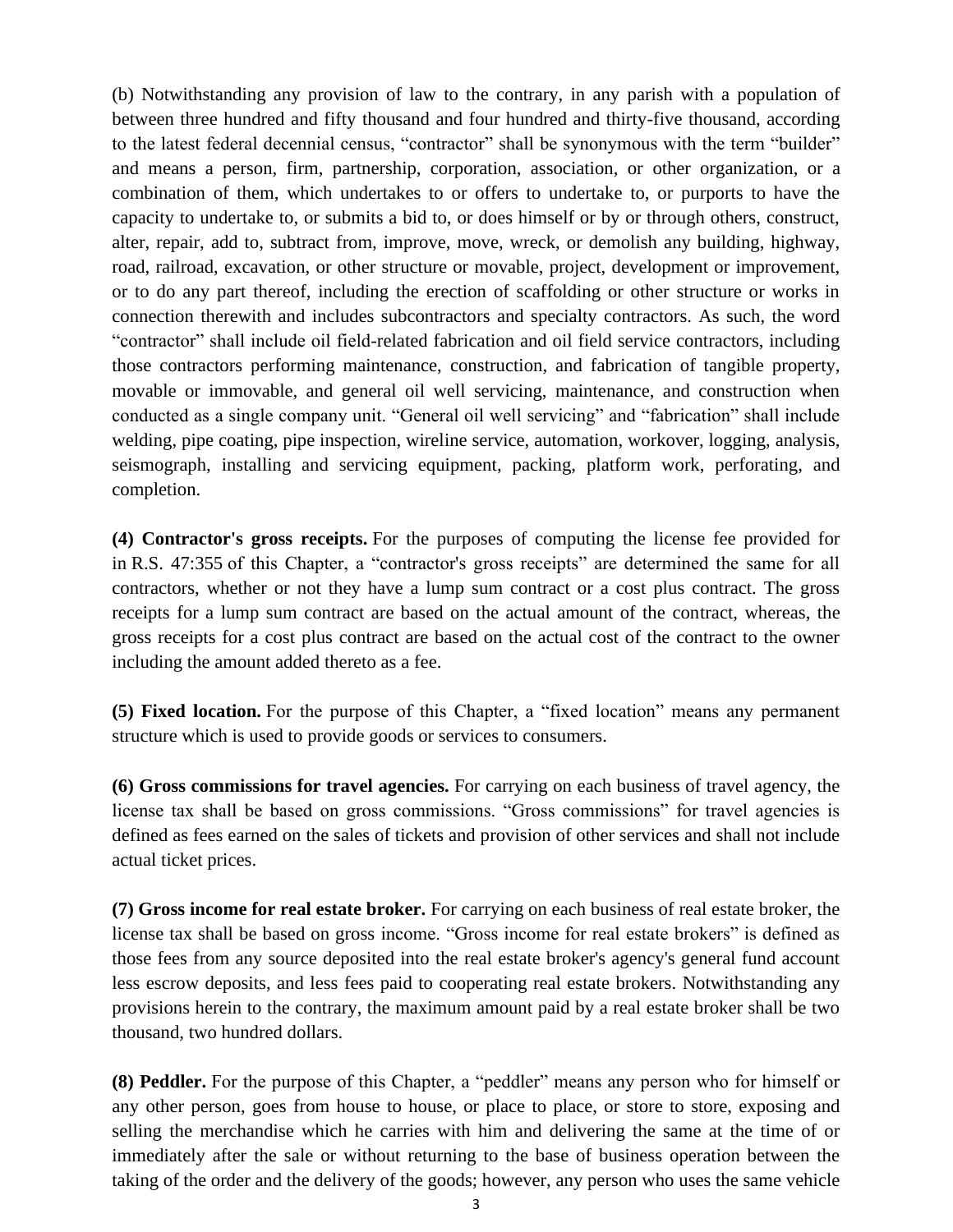or a combination of one or more vehicles for the purpose of taking orders and delivering merchandise, regardless of the fact that the vehicle returns to the base of operations between the taking of the order and the delivery of the merchandise, shall be deemed a peddler, unless such person can show that the merchandise delivered is accompanied by an invoice or delivery ticket prepared at the base of operations and which conforms to the original order and that the person delivering the merchandise has permitted no deviation from the original order by allowing the purchaser to reject, cancel, increase, or decrease the quantity at the time of delivery or to offset against such quantity any merchandise delivered at a prior time which is being returned. This extension of the meaning of the term "peddler" shall not be interpreted so as to prevent rejection or cancellation of bona fide orders or the return of inferior merchandise, but shall be construed so as to prevent persons peddling merchandise from escaping their tax liability by subterfuge through means of so-called "standing order" or blanket advance orders, increase and decrease in quantities at the time of delivery, arbitrary rejections and cancellations, and offset of merchandise returned by reason of nonsale rather than obligation of warranty, all of which are hereby declared to be mere devices to prevent normal methods of operations so as to disguise the business of a peddler as an ordinary wholesale business. Peddler shall include but is not limited to hawkers, itinerant vendors, and any retail dealers not having a fixed place of business.

**(9) Person.** "Person" includes an individual, firm, corporation, partnership, association, or other legal entity.

**(10) Retail dealers to institutional consumers.** For the purpose of this Chapter, a "retail dealer to institutional consumers" includes all businesses selling, at retail from a fixed place of business, merchandise to dairymen, cattlemen, or farmers, to federal, state, parish, or municipal governments or institutions, to educational or charitable institutions, to hospitals, manufacturers, public utility companies, processors, refiners, fabricators, contractors, severers of natural resources, carriers of freight or passengers, pipe lines, hotels, and restaurants provided that such sales constitute the major portion of the business.

**(11) Separate location.** As used in R.S. 47:346 of this Chapter, a "separate location" exists unless a similar or associated type of business is operated as a unit under a single roof or on the same contiguous tract of land.

**(12) Wholesale dealer.** For the purpose of this Chapter, except as specifically provided in this Chapter, a "wholesale dealer" means any person who sells to other dealers who in turn resell.

#### **343. Payment of Tax**

A. Except as otherwise expressly provided, the first license tax herein authorized to be levied shall be due and payable to the tax collector as follows:

(1) In the case of any business which is subject to license under this Chapter, commencing on or after the effective date of this Chapter, the license tax shall be due and payable on such date of commencement.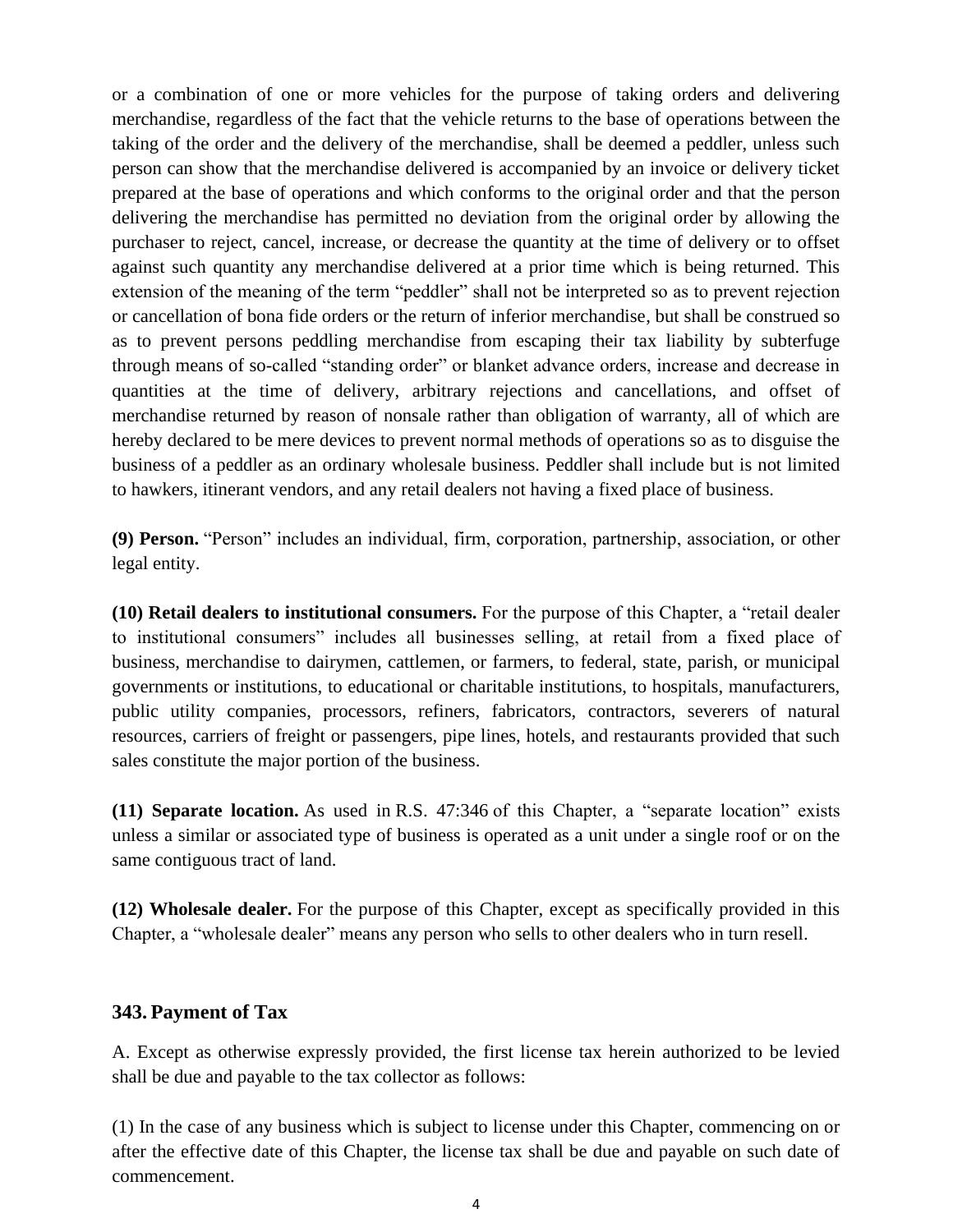(2) In the case of a business commenced prior to the effective date of this Chapter, the license tax shall be due and payable on January 1, 1988.

B. (1) Annually thereafter all license taxes levied hereunder shall be due and payable on January first of each calendar year for which the license is due, except that for a new business commencing after January first of any calendar year, the first license shall be due and payable on the date the business is commenced.

(2) All licenses unpaid after the last day of February of the calendar year for which they are due or, in the case of a new business, unpaid on the date such business is commenced shall be deemed delinquent and subject to the payment of delinquent interest and penalty. Delinquent interest and penalty shall be computed from March first of the calendar year for which they are due.

C. For ongoing businesses which cease operation between January first and the last day of February of the current license year, the license for the year shall be based on their gross receipts for the prior year, divided by three hundred sixty-five and multiplied by the number of days in which they were in operation.

#### **344. New business; license due upon commencement**

In the case of a new business, the license tax is due and payable upon commencement of the business. Within forty days after commencing the business, each person shall compute in the manner provided by R.S. 47:348 the balance of the license tax, if any, owed for the year in which the business is started and pay such tax balance. When the business is begun prior to July first of any year, the tentative tax shall be the minimum annual rate for the particular class of business in cases in which the tax is based on gross receipts, sales, fees, premiums or commissions, or the full annual rate in cases in which the tax is based on a specific amount per unit. When the business is begun on or after July first of any year, the tentative tax shall be one-half of the minimum annual rate or the specific amount per unit, as the case may be.

#### **345. Change of ownership or lessee**

A. The license is issued in the name of the person making application and paying the initial fee and is not transferable or assignable. If at any time during the license year a change of ownership takes place, the license period is from January first, to the date of sale or change of lessee. A "change of ownership" occurs when a business is sold or leased, and does not include changes in partnership or corporate shares.

B. The new owner or lessee shall obtain another business license, as the license issued to the former owner or lessee is not transferable or assignable. The license period for the new owner or lessee covers the date of transfer or ownership or lease to December thirty-first of the license year. The collector shall be notified within ten days when a change is effected.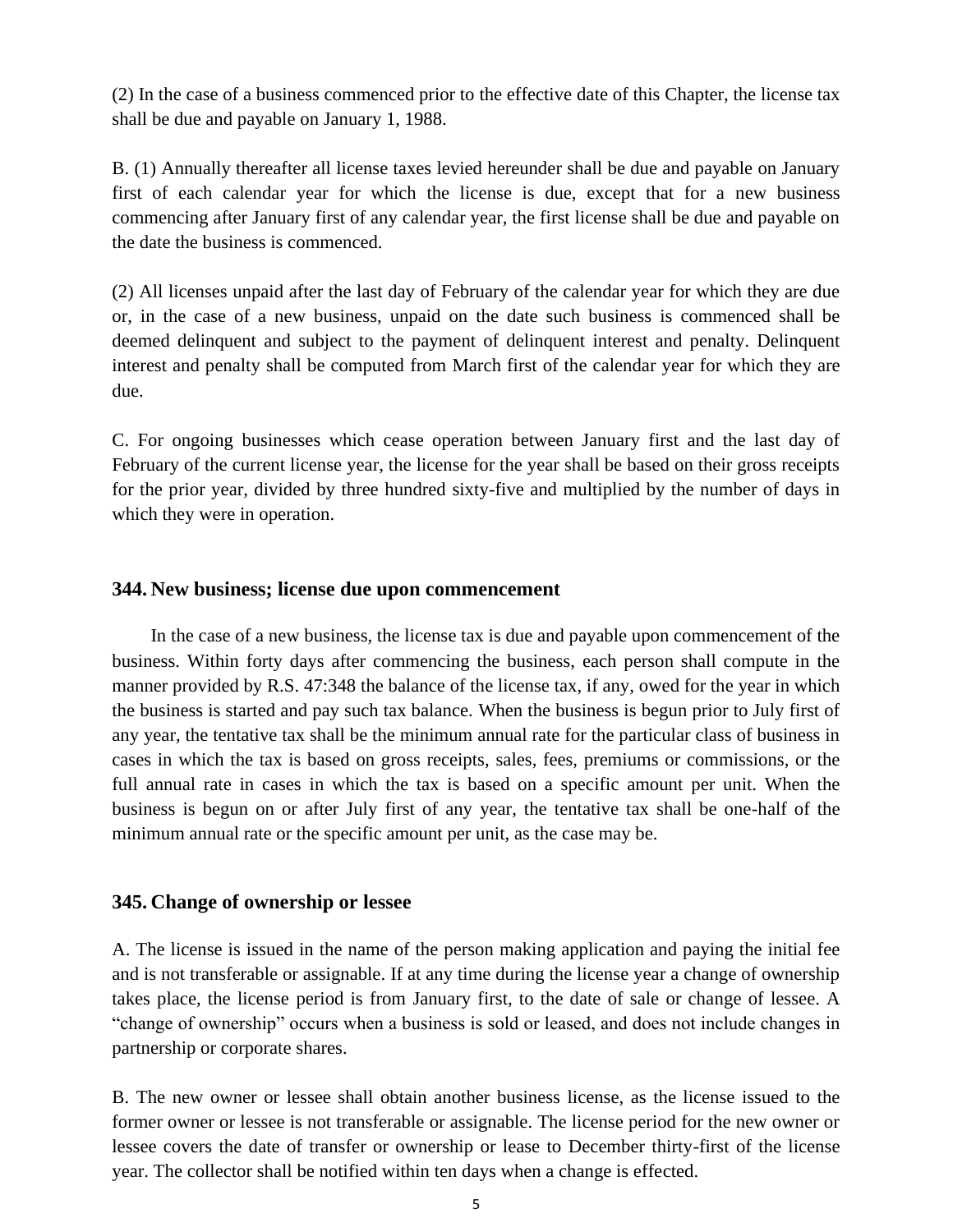#### **346. Separate license required for each location, based on primary class of business**

Except as otherwise provided in this Chapter, only one license shall be required for each place of business, and the license shall be based upon the classification of business which constitutes the major portion of the taxable annual gross sales and receipts. However, any person operating coin vending or weighing machines shall obtain only one license, regardless of the locations of the machines. However, a separate license shall be required for hotels, motels, rooming houses, and boarding houses. Such license shall be in addition to the license required if other classes of business are operated in conjunction with the hotel, motel, rooming house, or boarding house.

#### **347. Class of business**

In order to calculate the license fee for a business location at which business activities are carried on that fall under more than one tax basis schedule, gross receipts, fees, or commissions for each group of activities falling under each schedule must be compared. The rate for the schedule which constitutes the major portion of the gross receipts, fees, or commission will be used. However, the total gross receipts, fees, or commissions for all business activities carried on at the business location, minus any applicable deductions, are applied to the schedule to compute the fee.

#### **348. Period used where gross receipts are the measure of the license**

A. The basis for determining the amount of the annual licenses provided by this Chapter, where the license is measured by gross receipts shall be as follows:

(1) If the business has been conducted previously by the same party, the annual gross receipts, gross fees, or gross commissions earned, whether received or accrued, during the preceding calendar year for which the license is issued shall be the basis for determining the amount of the annual license.

(2) If the business is begun during the calendar year for which the license is issued, the license for the year of commencement shall be based on the gross receipts, gross sales, gross premiums, gross fees, or gross commissions earned, regardless of whether received or accrued, during the first thirty days of business, multiplied by the number of months, or major fraction thereof remaining in the calendar year; however, any business which opens after June thirtieth of the year in question whose estimated gross receipts for the remainder of the year are less than onehalf of the maximum gross revenue allowed in the minimum rate under the classification of the particular business, shall pay for the remainder of the year at one-half the minimum rate.

(3) If the business is begun less than thirty days before the end of the calendar year for which the license is to be issued, the tax shall be based on the gross receipts, gross sales, gross premiums, gross fees, or gross commissions earned, regardless of whether received or accrued, during the calendar year; however, one-half of the annual rate shall apply to such businesses whose gross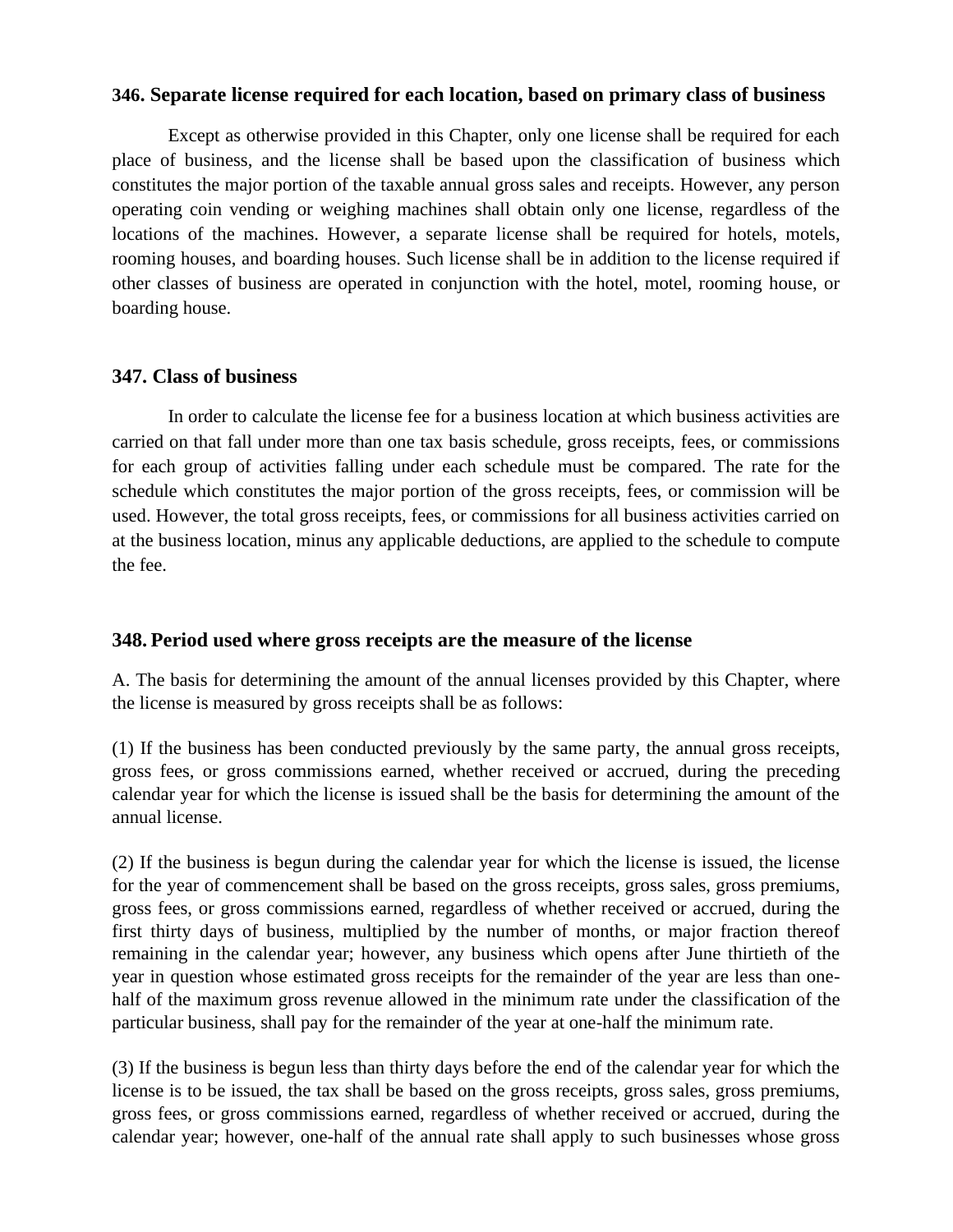receipts for the period operated during the calendar year is less than one-half of the maximum gross revenue allowed in the minimum rate under the classification of the particular business.

(4) The license tax of the business for the calendar year following that of commencement shall be based on the gross receipts, gross sales, gross premiums, gross fees, or gross commissions earned, regardless of whether received or accrued, during the previous year, divided by the number of days in operation during the year of commencement, and multiplied by three hundred sixty-five.

B. The date of beginning business for the purposes of this Chapter shall depend upon the type of business involved, and shall be governed by regulations promulgated by the collector of revenue according to law.

# **349. Taxpayers required to keep records; confidentiality**

A. In general each person shall keep a reasonable record of his gross receipts, gross fees or commissions, or loans made. This record shall be kept separately for each place of business, and shall be subject to examination and inspection by the collector or his duly authorized assistants.

B. (1) Except as otherwise provided by law, the records and files of the collector or the records and files maintained pursuant to a tax ordinance, excluding ad valorem property taxes and ad valorem property tax assessment rolls, of any political subdivision are confidential and privileged, and no person shall divulge or disclose any information obtained from such records and files except in the administration and enforcement of the tax laws of this state or of a political subdivision of this state.

(2) No person shall divulge or disclose any information obtained from any examination or inspection of the premises or property of any person in connection with the administration and enforcement of the tax laws of this state or a political subdivision of this state except to the taxing jurisdiction of his employment or, in the case of an already existing independent contractor arrangement, to the contracting taxing jurisdiction.

(3) Neither the collector nor any employee engaged in the administration or charged with the custody of any such records or files shall be required to produce any of them for inspection or use in any action or proceeding, except in an action or proceeding in the administration or enforcement of the tax laws of this state or of a political subdivision.

(4) Any officer, employee, or agent or any former officer, employee, or agent of any political subdivision of the state who unlawfully discloses any information obtained from a return of a taxpayer or records and files of the collector, contrary to the provisions of this Section, shall be guilty of a misdemeanor and, upon conviction thereof, shall be fined not more than ten thousand dollars or be imprisoned for not more than two years, or both.

(5) Nothing contained in this Section shall be construed to prevent such persons from disclosing a return of a taxpayer or the records of the secretary as authorized by law in any judicial proceeding in which the state or any political subdivision thereof is a party.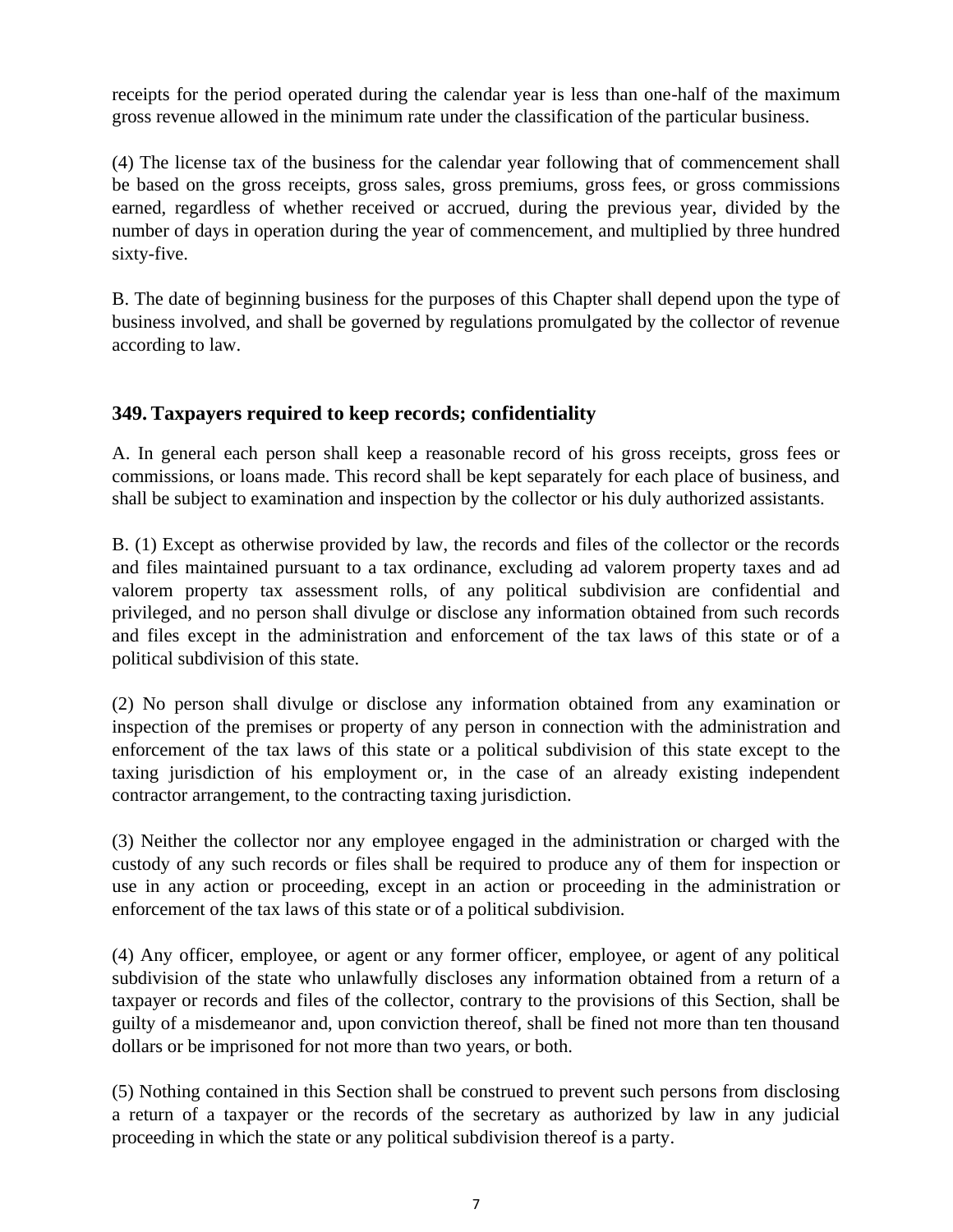## **350. Application for licenses**

A. Every person subject to a license tax levied by this Chapter shall apply to the collector for a license before the same becomes delinquent, as provided in this Chapter. The application shall state all facts necessary to determine the amount of taxes due under this Chapter.

B. If the collector is not satisfied with the facts set forth in the application or for any reason desires to audit the books and records of the taxpayer, the collector or any of his authorized assistants may audit and inspect all records of the taxpayer that would have any bearing upon the amount of taxes due under this Chapter.

C. If an individual is an applicant for a license required by this Chapter, the applications must be signed by him; if a partnership or an association of persons, by a member of the firm; and if a corporation, by the proper officer thereof.

D. Any intentional false statement as to any material facts in the application for a license under this Chapter shall constitute a misdemeanor, and any person convicted thereof shall be fined not more than two hundred dollars or imprisoned for not more than six months, or both.

E. No license required by this Chapter shall be issued to any applicant who intends to sell used tires unless the applicant submits, along with his application, the necessary permits from the Department of Environmental Quality verifying that the applicant is authorized to sell used tires within the applicable jurisdiction.

# **351. Failure to pay tax; judgment prohibiting further pursuit of business**

A. Failure to pay the tax levied by this Chapter shall *ipso facto*, without demand or putting in default, cause the tax, interest, penalties, and costs to become immediately delinquent, and the collector is hereby vested with authority, on motion in the Board of Tax Appeals or a court of competent jurisdiction, to take a rule on the delinquent taxpayer to show cause in not less than two or more than ten days, exclusive of holidays, why the delinquent taxpayer should not be ordered to pay the total amount due and owing under this Chapter. This rule may be tried out of term and in chambers and shall always be tried by preference. If the rule is made absolute, the order therein rendered shall be considered a judgment in favor of the municipality or parish for the amount of the license, penalty, fees, and costs against the defendant, who shall also be ordered to cease the further pursuit of business until the judgment is satisfied.

B. As an additional optional remedy of collection, the collector may issue an assessment to a taxpayer in the same manner as is provided for in the Uniform Local Sales Tax Code pursuant to Chapter 2-D of this Subtitle. The assessment may be appealed to the Local Tax Division of the Board of Tax Appeals in the same manner and subject to the same thirty day deadline as provided for in that Chapter.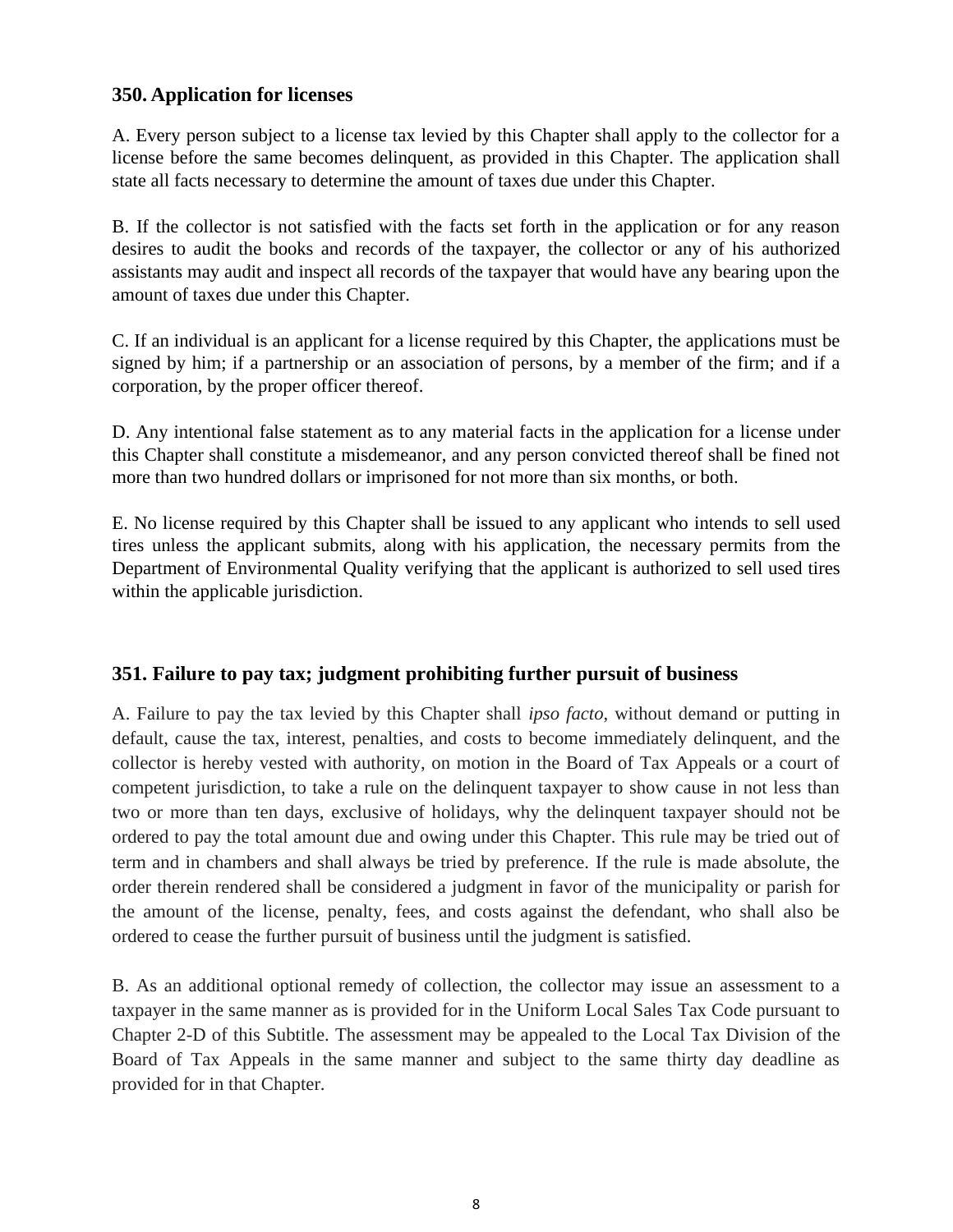#### **351.1. Occupational license tax refunds**

Any taxpayer may apply to the collector for a refund of occupational license tax paid that was not due. A taxpayer may appeal the collector's action on a claim for refund to the Local Tax Division of the Board of Tax Appeals, in the same manner and subject to the same deadlines as provided for in the Uniform Local Sales Tax Code under Chapter 2-D of this Subtitle, including the prescriptive periods referenced in R.S. 47:337.81(A)(2).

#### **352. Collector authorized to make rules and regulations**

A. The collector shall make and enforce all rules and regulations necessary for the proper, complete, and equitable collection of the tax levied by this Chapter. He may adopt different rules and regulations and forms for different classes or kinds of businesses, uniform as to each class, if by so doing the collection of the full amount of taxes due under this Chapter may be simplified and made more certain.

B. The collector may make and publish reasonable rules and regulations, not inconsistent with law, for the enforcement of the provisions of this Chapter and collection of the revenue hereunder.

#### **353. Records to be kept by collector**

The collector shall keep an accurate record showing the names of every person paying taxes under this Chapter, together with the business pursued, the amount of the license, the date of the collection, and the payment thereof.

#### **354. Retail dealers in merchandise, services, and rentals**

A. For every fixed location retail dealer in merchandise, services and rentals, including but not limited all businesses enumerated in this section, the license shall be based on the total business activity and shall be based on the table below:

If the Gross Sales are:

|            |                      | The Annual<br>License |
|------------|----------------------|-----------------------|
| As Much As | <b>But Less Than</b> | Shall Be:             |
| \$<br>0    | \$50,000             | \$ 50                 |
| 50,000     | 75,000               | 60                    |
| 75,000     | 100,000              | 90                    |
| 100,000    | 150,000              | 120                   |
| 150,000    | 200,000              | 180                   |
| 200,000    | 250,000              | 250                   |
| 250,000    | 300,000              | 300                   |
| 300,000    | 400,000              | 360                   |
| 400,000    | 500,000              | 500                   |
| 500,000    | 600,000              | 650                   |
| 600,000    | 750,000              | 800                   |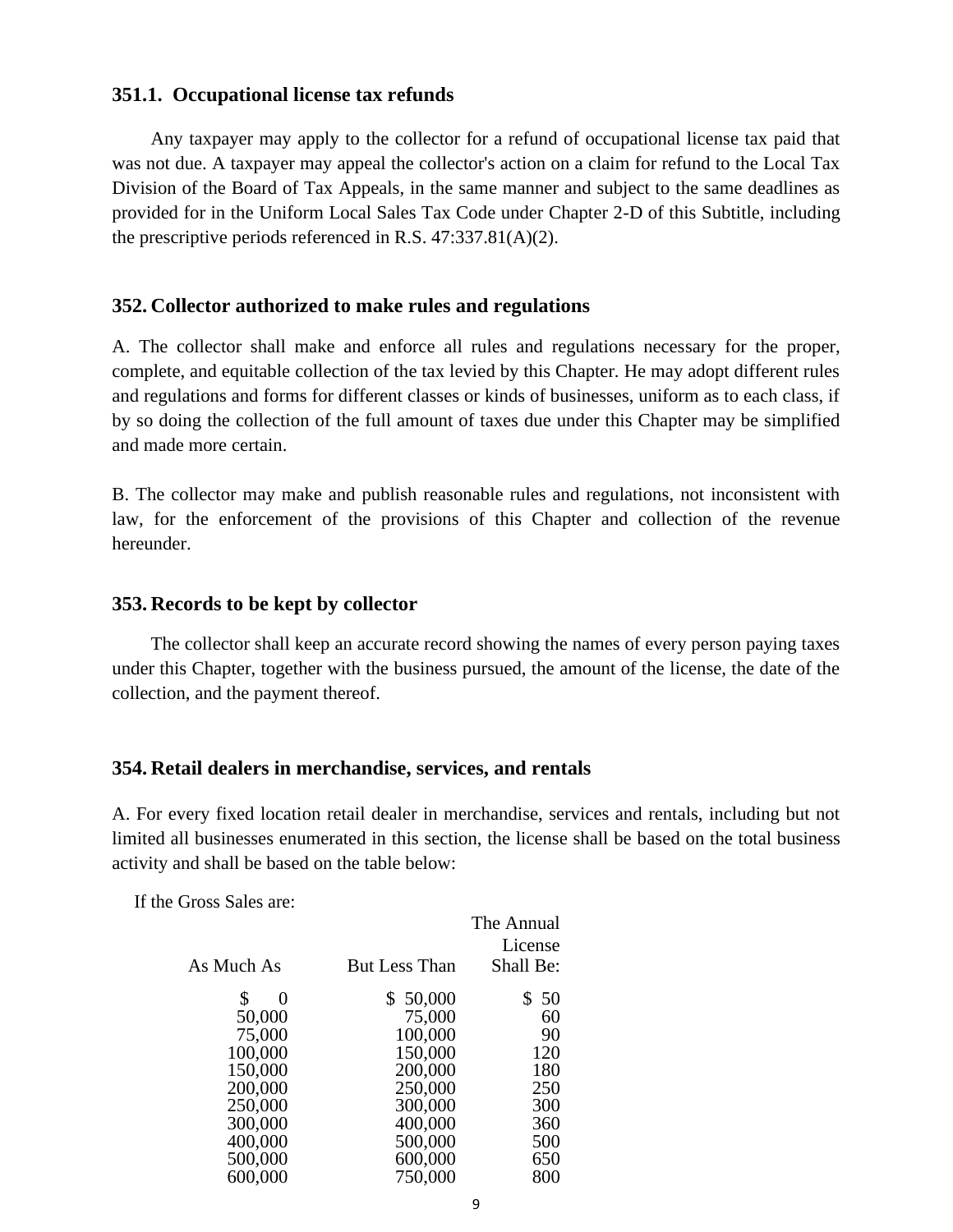| 750,000   | 1,000,000 | 900   |
|-----------|-----------|-------|
| 1,000,000 | 1,500,000 | 1,200 |
| 1,500,000 | 2,000,000 | 1,800 |
| 2,000,000 | 2,500,000 | 2,400 |
| 2,500,000 | 3,000,000 | 3,000 |
| 3,000,000 | 3,500,000 | 3,600 |
| 3,500,000 | 4,000,000 | 4,200 |
| 4,000,000 | 4,500,000 | 4,800 |
| 4,500,000 | 5,000,000 | 5,400 |
| 5,000,000 | 5,500,000 | 6,000 |
| 5,500,000 | .         | 6,200 |

B. This schedule includes, but is not limited to, the following businesses:

(1)Abstractors;

(2)Advertising agencies;

(3)Ambulance services;

(4)Amusement parks;

(5)Appraisers;

(6)Barbershops;

(7)Beauty salons;

(8)Boats or barge carriers of freight or passengers;

(9)Bonding companies, surety companies or bondsmen;

(10)Business, professional or instructional schools;

(11)Cable television businesses;

(12)Carpet and rug cleaning businesses;

(13)Cold storage plants or refrigerated lockers;

(14)Collecting agencies;

(15)Commercial reporting or rating agencies;

(16)Credit bureaus;

(17)Decorators;

(18)Detective agencies;

(19)Elevator repair, service and maintenance businesses;

(20)Employment agencies;

(21)Engravers;

(22)Ferry boats;

(23)Flea market participants;

(24)Health or recreational clubs;

(25)Hospitals;

(26)Insurance adjusters;

(27)Jewelers;

(28)Businesses engaged in leasing, renting or licensing the use of movable property;

(29)Medical transportation services;

(30)Miniature golf links;

(31)Motor vehicle carriers of freight or passengers;

(32)Motor vehicle rentals;

(33)Motor vehicle repair and repainting shops;

(34)Motor vehicle storage businesses;

(35)Operators of coin vending and weighing machines;

(36)Operation of office buildings;

(37)Packing houses for meats and fish;

(38)Parking lots;

(39)Photographers;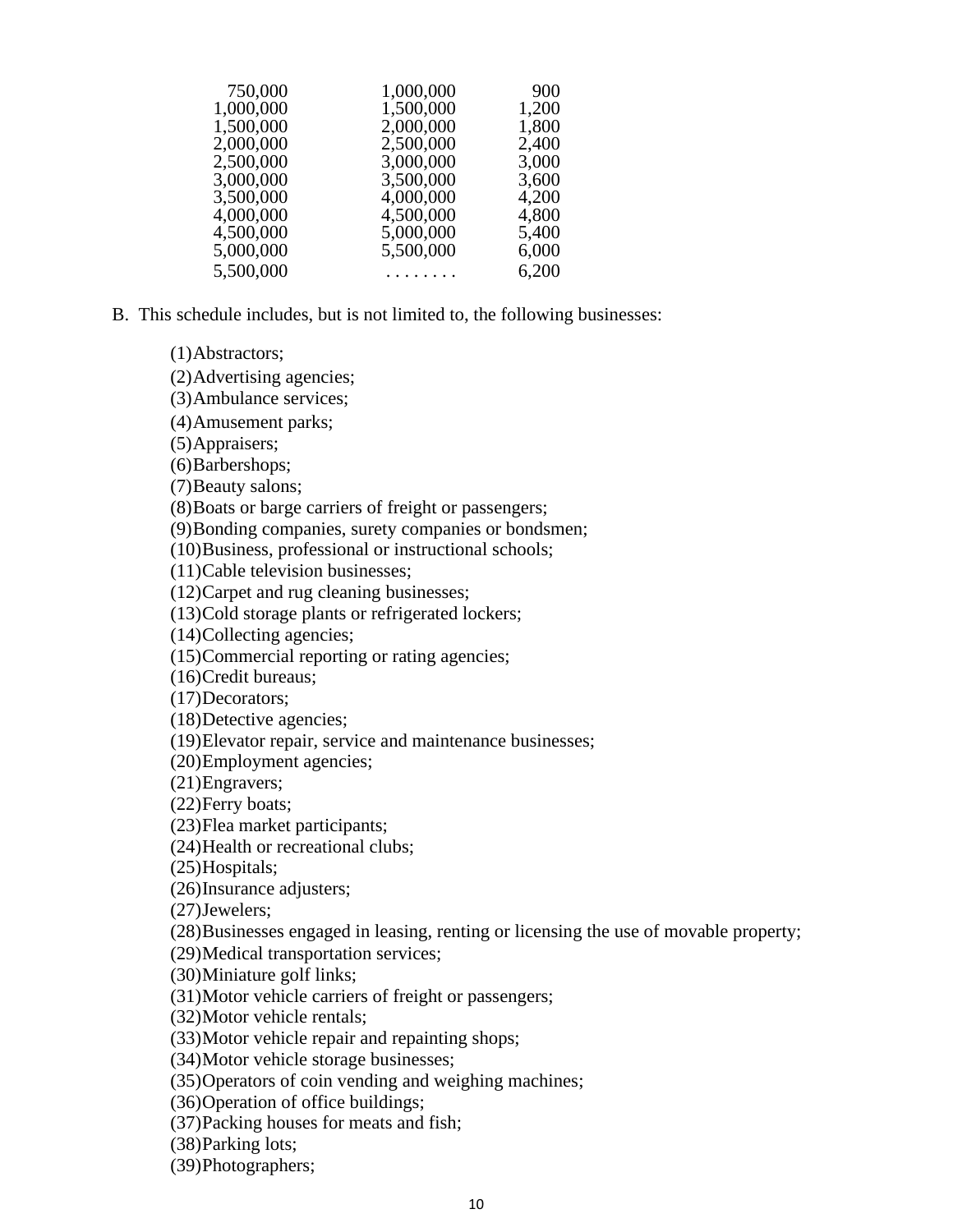(40)Railroad carriers of freight or passengers;

(41)Repair businesses;

(42)Restaurants, coffee houses, or other eating establishments;

(43)Retail dealers in boats;

(44)Retail dealers in merchandise;

(45)Retail dealers in motor vehicles;

(46)Service businesses;

(47)Sign painting;

(48)Skating rinks;

(49)Steam cleaning, steam dyeing or steam pressing businesses;

(50)Steam or electric laundering businesses;

(51)Storage businesses;

(52)Storage rooms or landings;

(53)Taxicab service;

(54)Theatres;

(55)Tourist camps;

(56)Towboat or tugboat businesses;

(57)Trackless trolleys or buses;

(58)Transportation businesses;

(59)Travel agencies;

(60)Trucking businesses;

(61)Undertakers and funeral directors;

(62)Warehouses;

(63)Washaterias or laundromats;

(64)Watchman agencies;

(65)Wholesale and retail dealers in mobile home sales, rentals, and mobile home repairs;

(66)Wreckers and tow truck services.

C. For every dealer in merchandise, services, and rentals not otherwise provided for by this Chapter or by special laws, whether conducted as a principal, agent or commission, or otherwise, the license tax shall be based on the amount of gross sales and receipts, at the rate set above. After a business has operated for at least one full calendar year, if the annual gross sales and receipts for the previous year are less than two thousand five hundred dollars, no license tax shall be due under this Section for the current year.

D.(1) For every pawnbroker, or person keeping a loan office and engaged in lending money on articles pawned or pledged and for each and every money broker, money lender, or person lending money on, or purchasing time, wages, or salaries of laborers, clerks, or other wage earners or other persons, whether the same be earned or unearned, and whether the business is conducted in an office or otherwise, the license tax shall be based on the amount of gross sales and receipts from any retail sales plus the amount of loans made by the business. However, the minimum license tax paid by pawnbrokers licensed under the provisions of this Subsection shall be three hundred dollars.

(2) The "amount of loans made", for the purposes of this Subsection, shall mean the total of all amounts of funds or goods advanced to borrowers and the amounts paid for notes or other similar evidences of indebtedness purchased or otherwise acquired from others.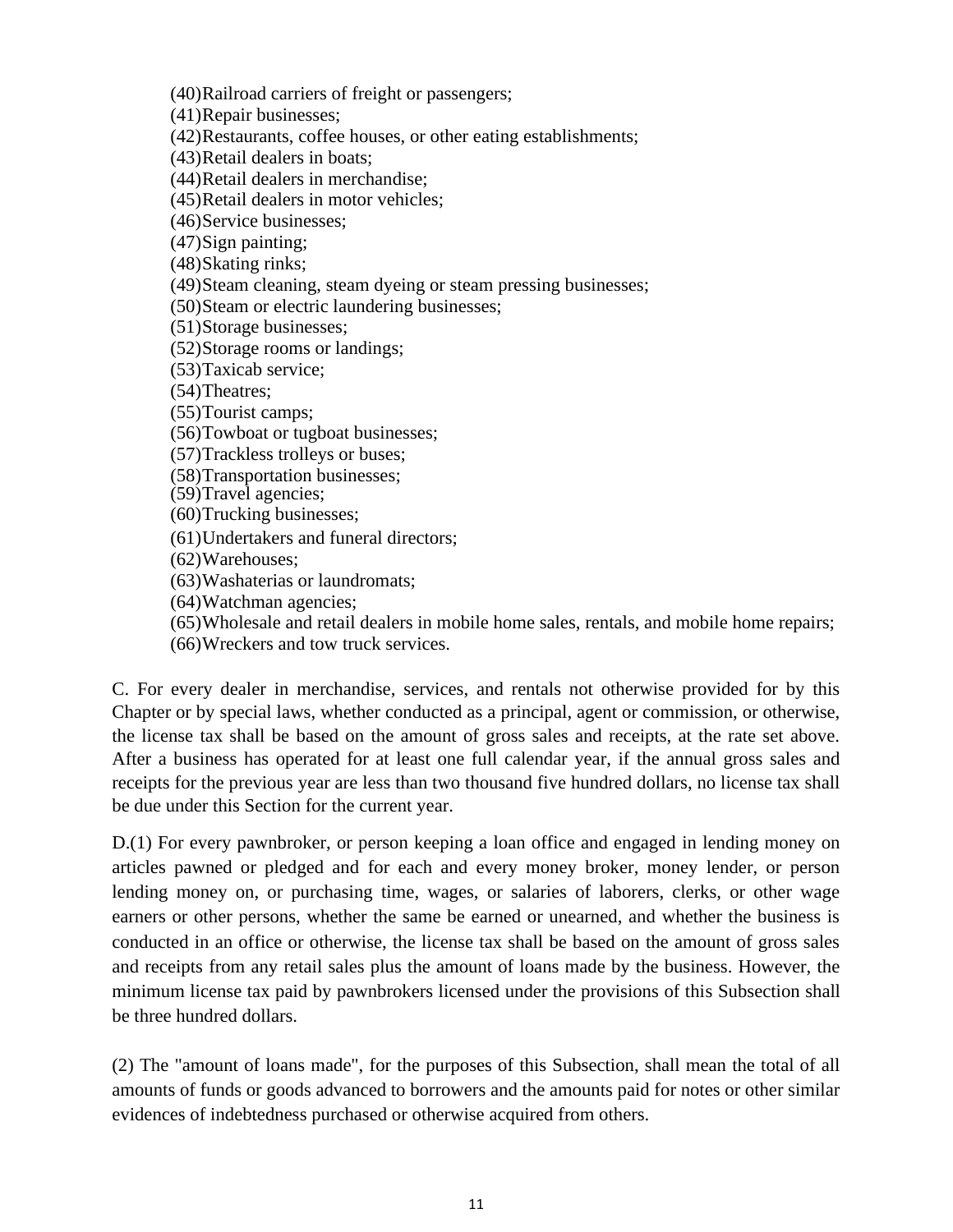(3) In the case of a new business, the basis for the first year's license shall be provided for in R.S. 47:344 and 348 of this Chapter, except that the "amount of the loans made" shall be substituted for "gross revenue".

(4) Notwithstanding the provisions of Subsection B, the maximum license tax paid by dealers in mobile home sales, rentals, or mobile home repairs licensed under the provisions of this Section shall be eight hundred dollars.

#### **354.1. Retail dealers in gasoline and motor fuel**

For every fixed location retail dealer in gasoline or other motor fuel, the tax shall be computed based on the amount of gallons of gasoline or motor fuel sold using the following table and the amount of gross sales of merchandise, services, and rentals using the table in R.S. 47:354-Retail dealers in merchandise, services, and rentals. The maximum sum of the tax using the two tables shall not exceed \$6,200.

If the Gallons Sold are:

| As Much As | <b>But Less Than</b> | The Annual<br>License<br>Shall Be: |
|------------|----------------------|------------------------------------|
| $\theta$   | 55,000               | \$<br>50                           |
| 55,000     | 85,000               | 60                                 |
| 85,000     | 110,000              | 90                                 |
| 110,000    | 165,000              | 120                                |
| 165,000    | 225,000              | 180                                |
| 225,000    | 275,000              | 250                                |
| 275,000    | 325,000              | 300                                |
| 325,000    | 450,000              | 360                                |
| 450,000    | 550,000              | 500                                |
| 550,000    | 650,000              | 650                                |
| 650,000    | 825,000              | 800                                |
| 825,000    | 1,000,000            | 900                                |
| 1,000,000  | 1,500,000            | 1,200                              |
| 1,500,000  | 2,000,000            | 1,800                              |
| 2,000,000  | 2,500,000            | 2,400                              |
| 2,500,000  | 3,000,000            | 3,000                              |
| 3,000,000  | 3,500,000            | 3,600                              |
| 3,500,000  | 4,000,000            | 4,200                              |
| 4,000,000  | 4,500,000            | 4,800                              |
| 4,500,000  | 5,000,000            | 5,400                              |
| 5,000,000  | 5,500,000            | 6,000                              |
| 5,500,000  |                      | 6,200                              |

# **355. Wholesale dealers in merchandise, service and rentals; retail dealers to institutional consumers; shipbuilders; and contractors**

A. For every fixed location wholesale dealer in merchandise, service and rentals, retail dealers to institutional consumers, shipbuilders, and contractors, including but not limited to all businesses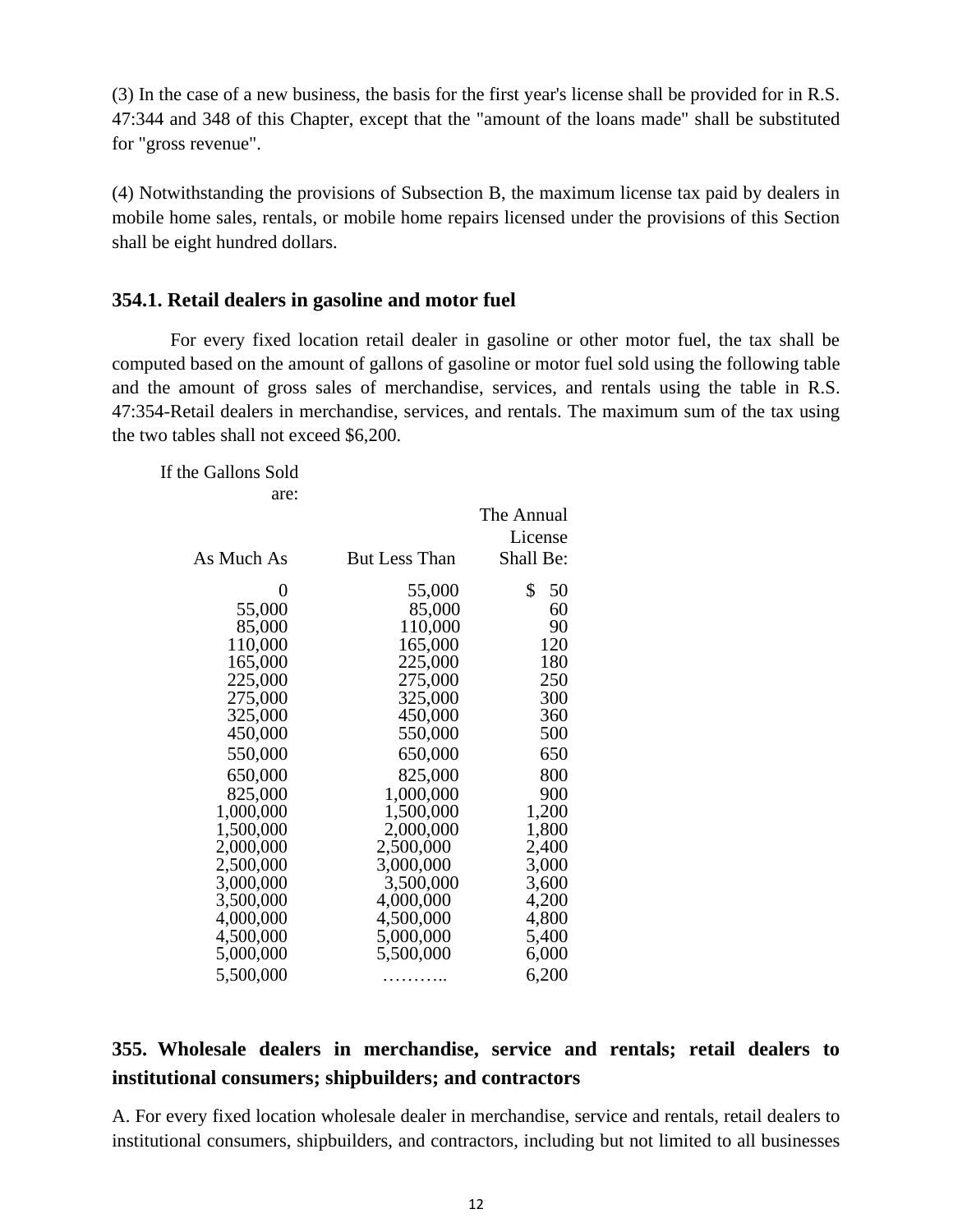enumerated in this section, the license shall be based on the total business activity and the amount of said license shall be as shown in the following table:

If the Gross Sales are:

|            |           |                      | The Annual |
|------------|-----------|----------------------|------------|
|            |           |                      | License    |
| As Much As |           | <b>But Less Than</b> | Shall Be:  |
| \$         | 0         | 100,000<br>\$        | \$50       |
|            | 100,000   | 150,000              | 75         |
|            | 150,000   | 250,000              | 100        |
|            | 250,000   | 500,000              | 150        |
|            | 500,000   | 600,000              | 200        |
|            | 600,000   | 800,000              | 250        |
|            | 800,000   | 1,000,000            | 300        |
|            | 1,000,000 | 1,500,000            | 400        |
|            | 1,500,000 | 2,000,000            | 500        |
|            | 2,000,000 | 2,500,000            | 700        |
|            | 2,500,000 | 3,000,000            | 900        |
|            | 3,000,000 | 4,000,000            | 1,000      |
|            | 4,000,000 | 5,000,000            | 1,250      |
|            | 5,000,000 | 5,500,000            | 1,800      |
|            | 5,500,000 | 6,000,000            | 2,400      |
|            | 6,000,000 | 6,500,000            | 3,000      |
|            | 6,500,000 | 7,000,000            | 3,600      |
|            | 7,000,000 | 7,500,000            | 4,200      |
|            | 7,500,000 | 8,000,000            | 4,800      |
|            | 8,000,000 | 9,000,000            | 5,200      |
|            | 9,000,000 | 10,000,000           | 5,600      |
| 10,000,000 |           | 11,000,000           | 6,000      |
| 11,000,000 |           | 12,000,000           | 6,400      |
| 12,000,000 |           | 13,000,000           | 6,800      |
| 13,000,000 |           | 14,000,000           | 7,200      |
| 14,000,000 |           | .                    | 7,500      |

B. (1) This schedule includes, but is not limited to, the following businesses:

Wholesale dealers in merchandise, service, and/or rentals; retail or wholesale dealers in building materials; retail dealers to farmers or institutions; shipbuilders; contractors, both lump sum and cost plus; and business engaged in renting, leasing, or licensing immovable property.

(2) The maximum license tax paid by a retail dealer of building materials shall not exceed six thousand two hundred dollars. After a business has operated for at least one full calendar year, if the annual gross sales and receipts for the previous year are less than two thousand five hundred dollars, no license tax shall be due under this Section for the current year.

# **356. Business of lending or of dealing in notes secured by chattel mortgages or other liens**

A. For every person, firm, corporation, or association or persons engaged in the business of purchasing, selling, trading in, or lending on unsecured notes or on notes secured by chattel mortgages, or other statutory liens, being commonly known as finance or securities companies, a license based on the amount of loans made by the business shall be required. The license shall be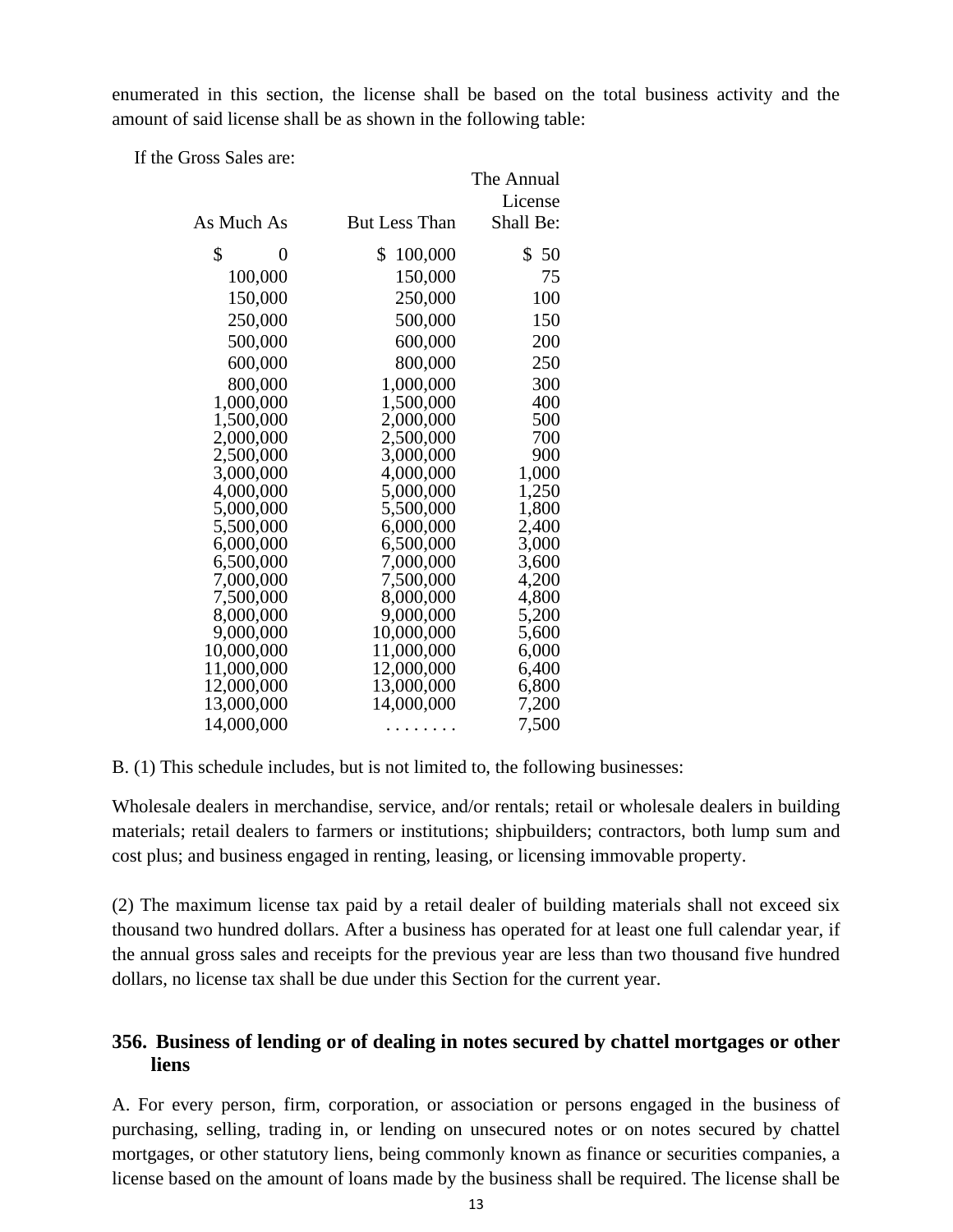based on the amount of loans made by the business and the amount of said license shall be as shown in the following table:

| If the<br>Amount of      |                          |                |
|--------------------------|--------------------------|----------------|
| the Loan                 |                          |                |
| Made is                  |                          | The Annual     |
|                          |                          | License        |
| As Much As               | <b>But Less Than</b>     | Shall Be:      |
| \$<br>$\boldsymbol{0}$   | \$<br>250,000            | \$<br>50       |
| 250,000                  | 500,000                  | 100            |
| 500,000                  | 750,000                  | 150            |
| 750,000                  | 1,000,000                | 200            |
| 1,000,000                | 1,250,000                | 250            |
| 1,250,000                | 1,500,000                | 300            |
| 1,500,000                | 1,750,000                | 350            |
| 1,750,000                | 2,000,000                | 400            |
| 2,000,000                | 2,250,000                | 450            |
| 2,250,000                | 2,500,000                | 500            |
| 2,500,000                | 3,000,000                | 550            |
| 3,000,000                | 3,500,000                | 600            |
| 3,500,000                | 4,000,000                | 650            |
| 4,000,000                | 4,500,000                | 700            |
| 4,500,000                | 5,000,000                | 750            |
| 5,000,000                | 5,500,000                | 800            |
| 5,500,000                | 6,000,000                | 850            |
| 6,000,000                | 6,500,000                | 900            |
| 6,500,000                | 7,000,000                | 950            |
| 7,000,000                | 7,500,000                | 1,000          |
| 7,500,000                | 8,000,000                | 1,050          |
| 8,000,000                | 8,500,000                | 1,100          |
| 8,500,000                | 9,000,000                | 1,150          |
| 9,000,000                | 9,500,000                | 1,200          |
| 9,500,000                | 10,000,000               | 1,250          |
| 10,000,000               | 11,000,000               | 1,350          |
| 11,000,000               | 12,000,000               | 1,450          |
| 12,000,000               | 13,000,000               | 1,550          |
| 13,000,000               | 14,000,000               | 1,650          |
| 14,000,000               | 15,000,000               | 1,750          |
| 15,000,000               | 16,000,000               | 1,850          |
| 16,000,000               | 17,000,000               | 1,950          |
| 17,000,000<br>18,000,000 | 18,000,000               | 2,050          |
| 19,000,000               | 19,000,000<br>20,000,000 | 2,150<br>2,250 |
| 20,000,000               | 25,000,000               | 2,500          |
| 25,000,000               | 30,000,000               | 3,000          |
| 30,000,000               | 35,000,000               | 3,500          |
| 35,000,000               | .                        | 3,700          |

B. The "amount of loans made," for the purposes of this Section, shall mean the total of all amounts of funds or goods advanced to borrowers and the amounts paid for notes or other similar evidences of indebtedness purchased or otherwise acquired from others.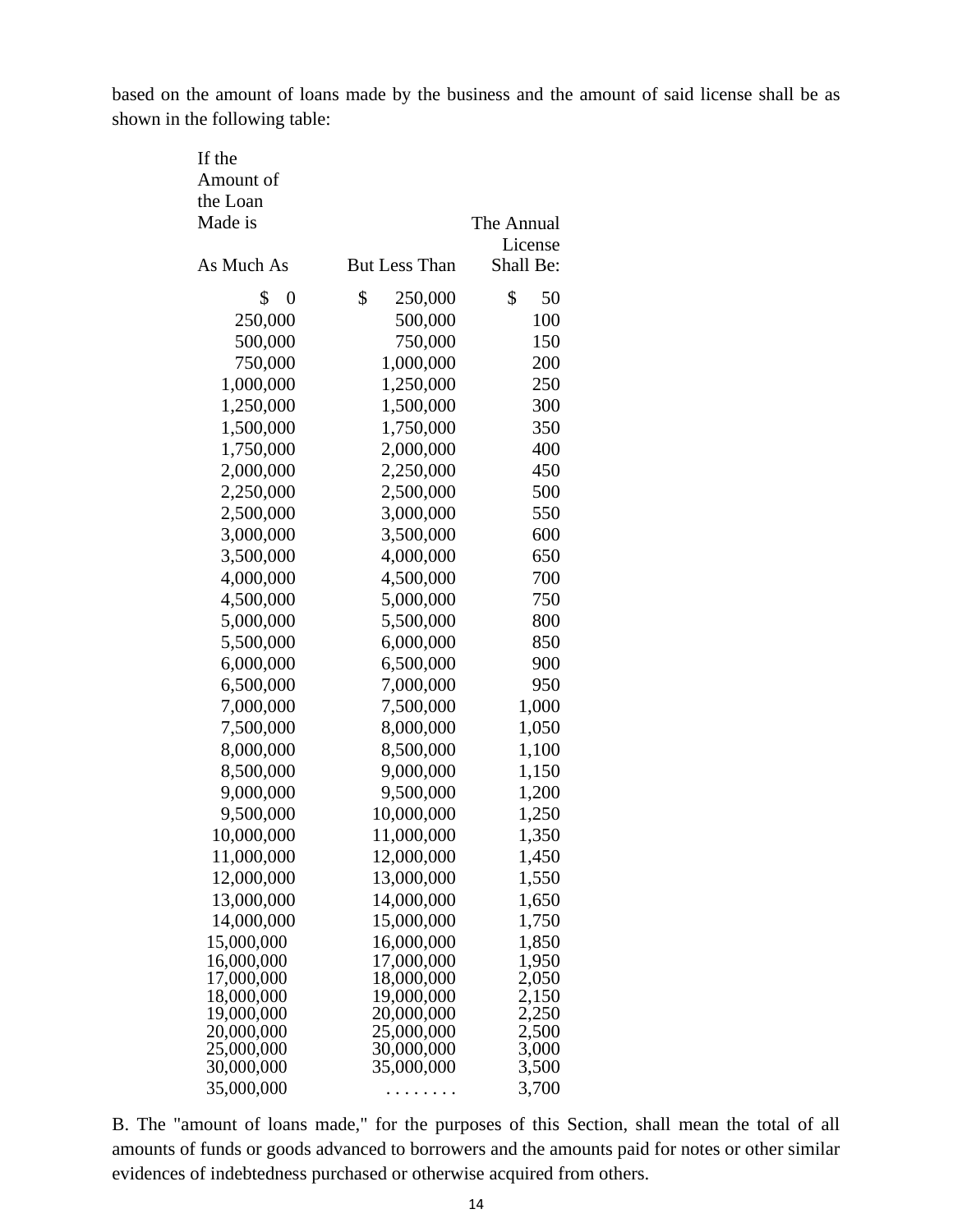C. In the case of a new business, the basis for the first year's license shall be provided for in R.S. 47:344 and R.S. 47:348 of this Chapter, except that the "amount of the loans made" shall be substituted for "gross revenue."

#### **357. Brokerage and Commission Agents**

A. For every factorage, commission, or brokerage business; dealers in stocks or bonds as principal; stocks, bonds or cotton factors, commission or brokerage businesses, whether or not the principal or party solicited is within or without the state, including but not limited to all businesses enumerated in this section, the license shall be based on gross annual commissions and brokerages earned on sales and purchases. The amount of the license shall be as shown in the table below and shall be subject to applicable deductions.

If the Gross Annual Commission and Brokerage are:

|            |                      | The Annual |
|------------|----------------------|------------|
|            |                      | License    |
| As Much As | <b>But Less Than</b> | Shall Be:  |
| \$<br>0    | \$<br>15,000         | \$<br>50   |
| 15,000     | 20,000               | 70         |
| 20,000     | 25,000               | 90         |
| 25,000     | 30,000               | 112        |
| 30,000     | 40,000               | 137        |
| 40,000     | 50,000               | 180        |
| 50,000     | 65,000               | 225        |
| 65,000     | 80,000               | 300        |
| 80,000     | 100,000              | 360        |
| 100,000    | 125,000              | 450        |
| 125,000    | 150,000              | 600        |
| 150,000    | 175,000              | 675        |
| 175,000    | 200,000              | 750        |
| 200,000    | 250,000              | 900        |
| 250,000    | 300,000              | 1,050      |
| 300,000    | 350,000              | 1,200      |
| 350,000    | 400,000              | 1,400      |
| 400,000    | 450,000              | 1,600      |
| 450,000    | 500,000              | 1,800      |
| 500,000    | 550,000              | 2,000      |
| 550,000    | 600,000              | 2,200      |
| 600,000    | 650,000              | 2,400      |
| 650,000    | 700,000              | 2,600      |
| 700,000    | 750,000              | 2,800      |
| 750,000    | 800,000              | 3,000      |
| 800,000    | 850,000              | 3,200      |
| 850,000    | 900,000              | 3,400      |
| 900,000    | 950,000              | 3,600      |
| 950,000    |                      | 3,700      |

B. This schedule includes, but is not limited to:

(1)Brokerages in money, produce, or sugar; (2)Cotton compress businesses;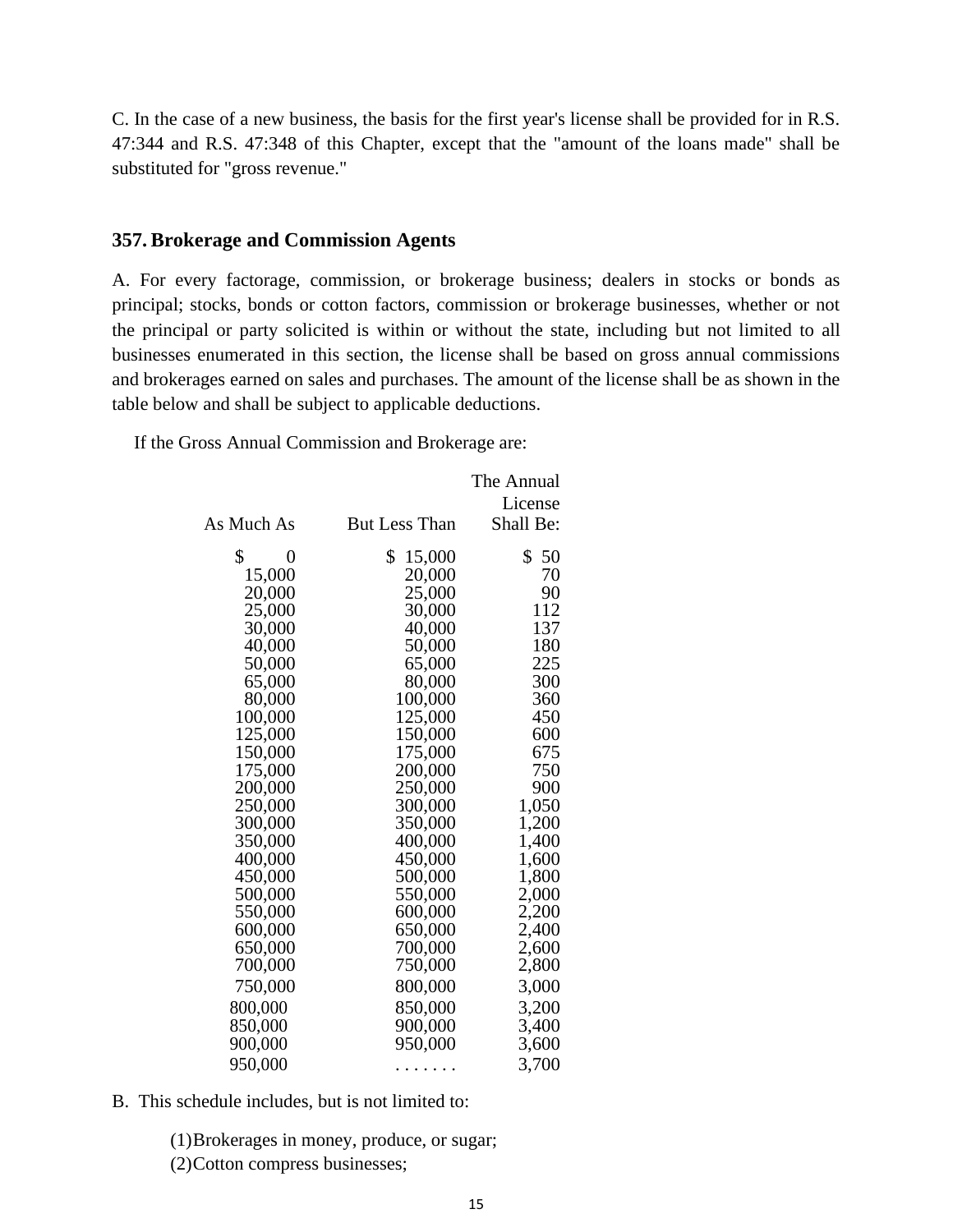(3)Cotton factor and commission businesses; (4)Cotton future brokerages; (5)Cotton pickeries; (6)Distillers of alcohol; (7)Grain and product commission houses; (8)Businesses engaged in leasing, renting, or licensing the use of immovable property; (9)Livestock auctions; (10)Manufacturer's agents; (11)Operators of office buildings; (12)Owners or lessees of toll bridges or ferries; (13)Real estate brokers; (14)Slaughter houses; (15)Steamboat or steamship agencies; (16)Stock or bonds brokerages;  $(17)$ Sugar factories.<sup>1</sup>

C. For carrying on each business of dealing in or buying and selling stocks or bonds, as principal, the license shall be based on gross annual profits; however, where no gross annual profit is realized, the minimum tax under the above schedule shall be paid.

#### **358. Public utilities**

A. For carrying on each business of gas light, heat, or power, electric light, heat, or power; waterworks, and for each telephone, telegraph, or express business, the license shall be based on gross annual revenue from all business activities as shown in the following table:

If the Gross Annual Receipts are:

| As Much As | <b>But Less Than</b> | The Annual<br>License<br>Shall Be: |
|------------|----------------------|------------------------------------|
| \$<br>0    | 20,000<br>\$         | \$<br>50                           |
|            |                      |                                    |
| 20,000     | 25,000               | 60                                 |
| 25,000     | 37,500               | 75                                 |
| 37,500     | 50,000               | 115                                |
| 50,000     | 75,000               | 150                                |
| 75,000     | 100,000              | 200                                |
| 100,000    | 150,000              | 300                                |
| 150,000    | 200,000              | 450                                |
| 200,000    | 250,000              | 650                                |
| 250,000    | 500,000              | 750                                |
| 500,000    | 750,000              | 1,500                              |
| 750,000    | 1,000,000            | 2,250                              |
| 1,000,000  | 1,250,000            | 3,000                              |
| 1,250,000  | 1,500,000            | 3,750                              |

 $<sup>1</sup>$  Sugar factories, as manufacturers, are exempt from occupational license tax. The former term</sup> "sugar factors", was changed to "sugar factories" by Act 752 of 1988.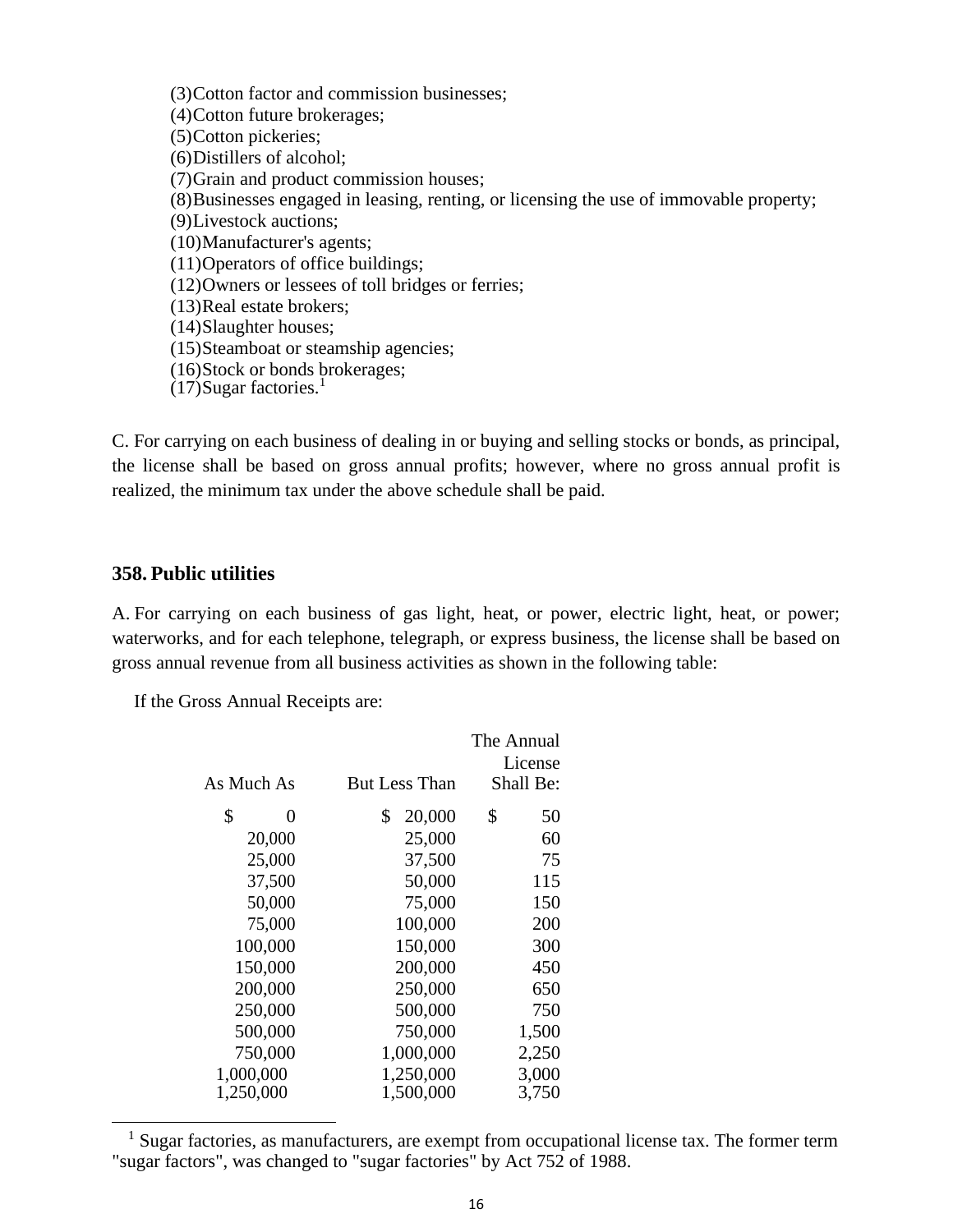| 1,500,000 | 1,750,000 | 4,500 |
|-----------|-----------|-------|
| 1,750,000 | 2,000,000 | 5,250 |
| 2,000,000 | 2,250,000 | 6,000 |
| 2,250,000 | 2,500,000 | 6,900 |
| 2,500,000 | .         | 7,500 |

B. A person engaged in the business of selling electricity or gas in more than one municipality shall be deemed to have a place of business or business location in each such municipality and a license tax imposed by any municipality on such person shall be based on gross annual revenue derived by such person from the territorial jurisdiction of the taxing municipality only.

C. A person engaged in the business of providing local exchange telephone service in more than one municipality or parish shall be deemed to have but one place of business or business location in each such municipality or parish and a license tax imposed by any municipality or parish on such person shall be based on gross annual revenue derived by such person from the territorial jurisdiction of the taxing municipality or parish only.

#### **359. Businesses where licenses are based on flat fees**

The following types of businesses shall obtain an annual license based on the flat fee designated hereafter. For purposes of this Section, the minimum tax noted in R. S. 47:344 for most new businesses for the first year of commencement or fractional part thereof does not apply.

#### **A. Private banking or investment banking business.**

(1) For each business of carrying on a private banking house, business or agency, investment banking house, business or agency, a license based on a flat fee of five hundred dollars shall be required.

(2) The term "investment banking" means a business that is carried on through the purchase or underwriting of security issues and their subsequent sale to investors.

**B.** Repealed by Acts 1988, No. 752, Section 2, effective January 1, 1989.

#### **C. Peddlers and itinerant vendors.**

(1) All peddlers, hawkers, itinerant vendors, and every person who displays samples, models, goods, wares, or merchandise on a temporary basis in any hotel, motel, store, storehouse, house, vehicle, or any other place, for the purpose of securing orders for the retail sale of such goods, wares, or the like kind or quality, either for immediate or future delivery shall obtain a license based on a fee not to exceed two hundred dollars provided that an itinerant vendor of agricultural products purchased directly from farmers or an itinerant vendor of seafood products who has either harvested the seafood himself or has purchased the seafood directly from commercial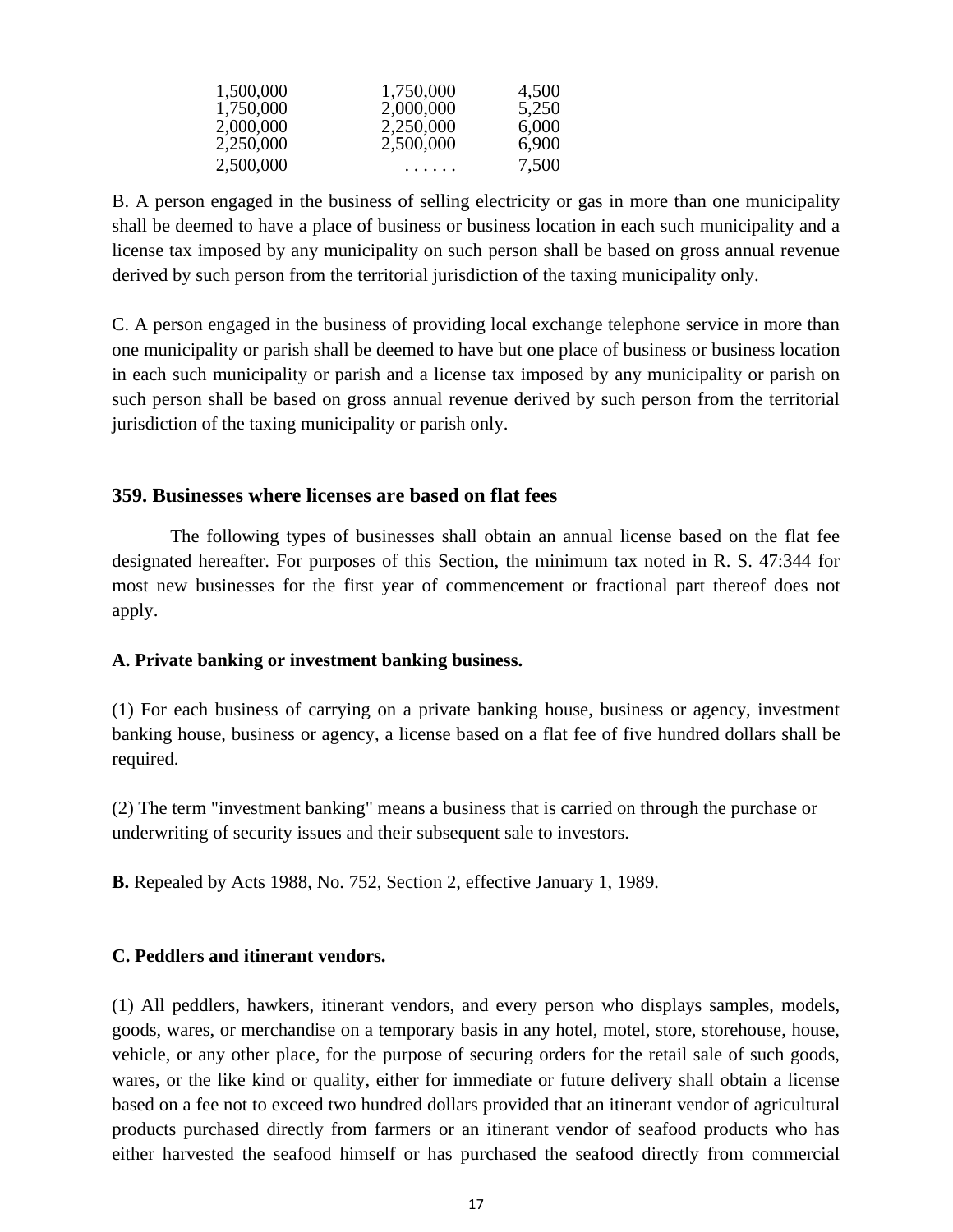fishermen or shrimpers shall obtain a license based on a flat fee not to exceed one hundred dollars.

(2) This Section does not apply to the following classes: those persons making house-to-house or personal calls displaying samples and taking orders for shipment directly from the manufacturer; those persons making a business call or visit upon the verbal or written invitation of the inhabitant of the premises; those persons, or their representatives, engaged in the business of selling at wholesale, from a fixed place of business in this state, to licensed retail dealers; and vendors, or their agents or vendors, or their agents or representatives, in the sale or delivery of petroleum products when drawn, conveyed, and distributed from a stock maintained at a warehouse, distributing station, or established place of business.

(3) Parochial and municipal officers shall require all peddlers to exhibit their occupational license. The license shall indicate thereon the motor vehicle license number. They shall seize the merchandise and any vehicle or other conveyance used by the peddler to peddle the same, if the peddler fails or refuses to exhibit his license. All property seized shall be turned over to a court of competent jurisdiction, to be sold according to law, to satisfy the license due and enforce the privilege therefor. The rights of the holder of a chattel mortgage note or any vehicle seized shall not be affected or prejudiced as a result of the seizure.

(4) Whoever shall sell goods, wares, and merchandise as a peddler without first obtaining the license herein required shall be guilty of a misdemeanor and upon conviction shall be fined not less than five hundred dollars or shall be imprisoned not more than sixty days, or both.

#### **D. Mechanical or electronic amusement machines or devices.**

(1) Every person engaged in the business of operating any coin-operated mechanical or electronic device or who permits to be operated in his place of business any coin-operated mechanical or electronic device to which a certificate of tax payment is not affixed or displayed as provided in R.S. 47:359(E) shall pay a license tax which shall not exceed twenty dollars for each such machine or device, except that the license tax for each electronic pinball machine, flipper machine, or video game shall not exceed fifty dollars for each such device. Only one license tax shall be collected annually by each jurisdiction for any device required to be licensed under this Paragraph.

(2) The provisions of this Subsection shall not apply in cases where the person engaged in the business of operating such mechanical devices are operating same under a written contract with and are solely sponsored by a nonprofit corporation for the purpose of conducting a fair, festival, or trade show which has as one of its objectives the promotion of agricultural and agri-industrial products. For the purposes of this Subsection, the term nonprofit corporation shall be construed to mean only a nonprofit corporation which:

(a) Was organized under the provisions of Chapter 2 of Title 12 of the Louisiana Revised Statutes of 1950 prior to January 1, 1969; and,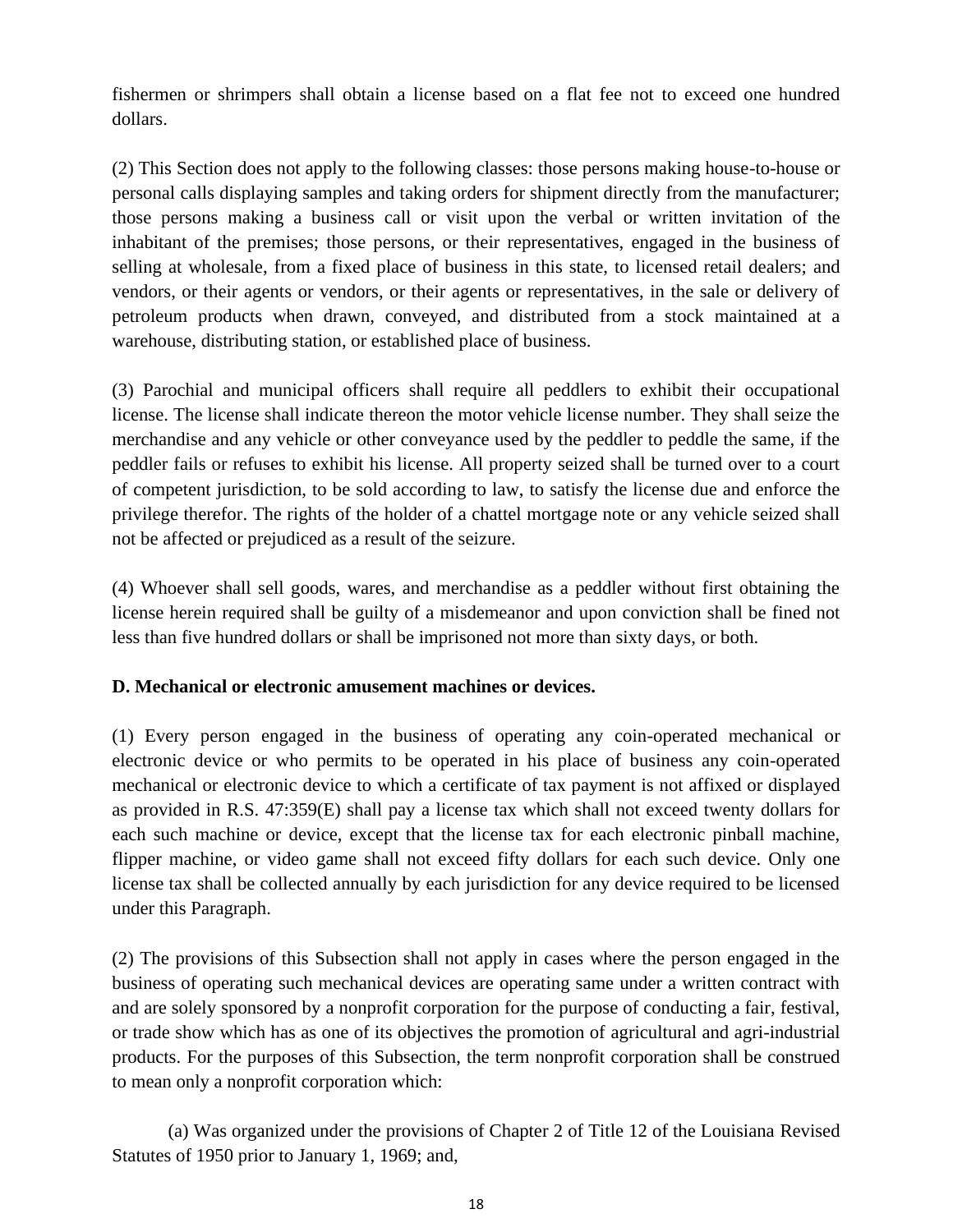(b) Holds membership in good standing in an association organized for the purpose of promoting fairs, festivals, and trade shows in the state of Louisiana.

(3) For the purpose of this Subsection, a "coin-operated mechanical amusement device" is any machine or device operated by depositing a coin, token, slug, or similar object for the placing of the device in readiness of play. This definition includes, but is not limited to the following devices: video games, merry-go-rounds, mechanical hobby horses, juke boxes, pool tables, domino tables, bowling alleys, blood pressure monitors, and pulse rate monitors.

(4) All such mechanical amusement devices subject to tax under this Subsection and which do not return to the operator or player thereof anything but free additional games or plays or, through the exercise of the skill of the operator or player, a merchandise prize, shall not be deemed to be classed as gambling devices, and neither this Section nor any other Act shall be construed to prohibit same. Payment of the tax imposed by this Subsection shall not be held to legalize the operation of any machine or device defined herein which is prohibited by law. This Subsection shall not be held to repeal any provisions of any law prohibiting the operation, possession, or use of any such machine or device.

#### **E. Evidence of payment.**

The payment of the taxes levied by this Section shall be evidenced by a certificate of tax payment, or a stamp, or similar evidence of tax payment which shall be issued by the collector. The certificate of payment shall be securely affixed or attached to each machine or other device with respect to which a tax has been paid, or if such certificate cannot be affixed, shall be prominently posted in the place in which the machine or device is located and near to such machine or device. If a machine or device is replaced by another, such other machine or device shall not be considered an additional device service. Certificates of tax payment or stamps are not transferable from one taxing jurisdiction to another.

#### **F. Enforcement.**

The penalties and procedures of this Chapter relating to the enforcement and collection of the taxes levied under the authority of this Chapter shall apply to any person who has in his possession, control, or custody any machine or device on which the license tax is imposed by this Section and which is being operated without having a certificate of payment issued by the collector, as provided in Subsection E of this Section, affixed or attached thereto, or prominently posted in the place in which the machine or device is located and near to such machine or device. However, the penalties and procedures provided by this Chapter shall not apply to lessees of such machines or devices, provided that the lessee can furnish the collector with adequate information regarding the name, address, and business location of the lessor, against whom the penalties and procedures of this Chapter shall apply.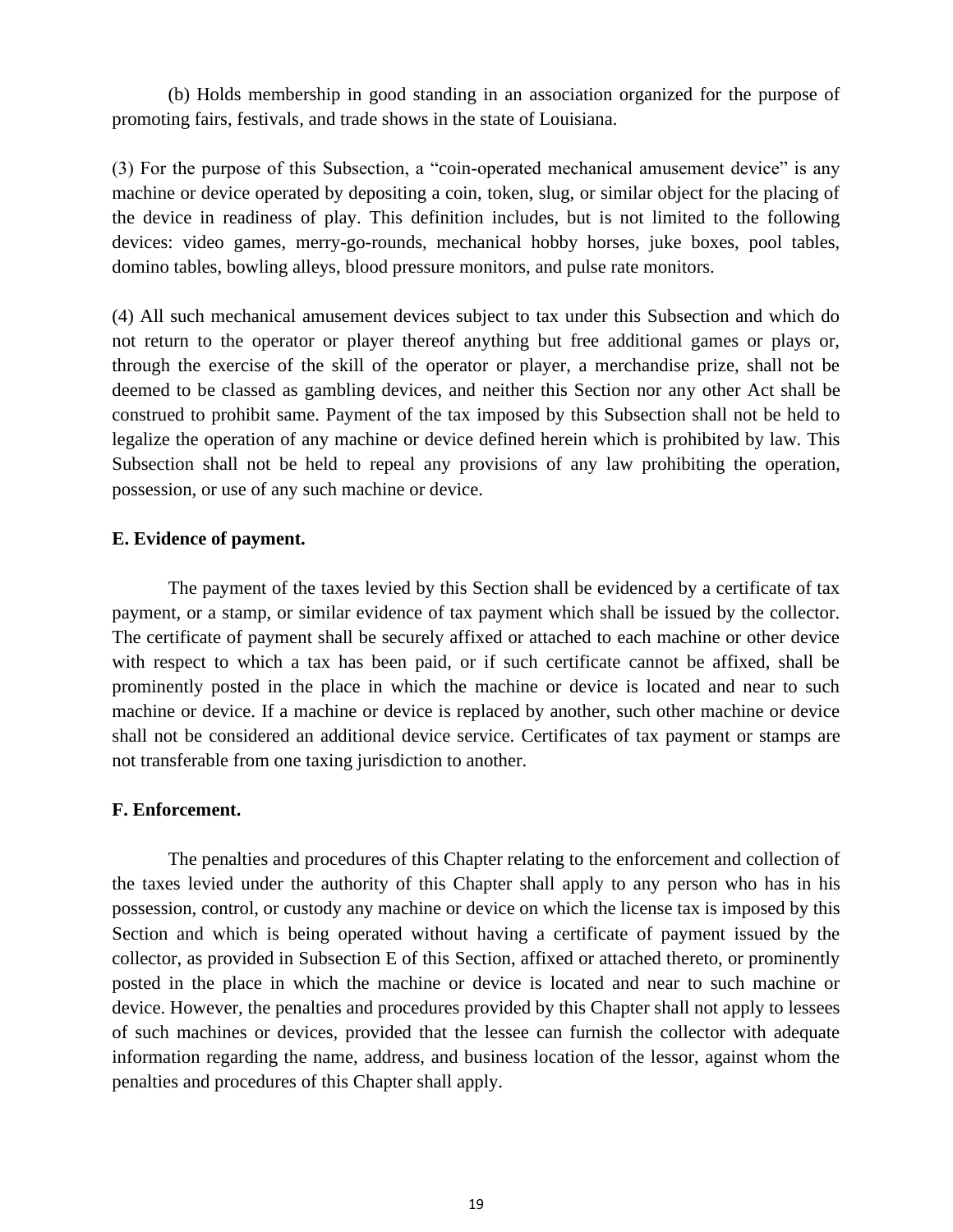#### **G. Professional sports.**

For each person owning or carrying on a business known as "professional sports" a license based on a flat fee of one thousand dollars shall be required. By way of extension and not of limitation, the business of "professional sports" shall include football, basketball, and baseball games, where the individual participants are paid for their services. Sporting events that are provided for by special laws are exempt under this Section.

#### **H. Circuses, concerts, carnivals and special events.**

For each person operating a circus, carnival, or other traveling show, and for each person or organization sponsoring a concert or other special event, including but not limited to gun shows, arts and crafts fairs, and antique shows, a license based on a flat fee of two hundred fifty dollars shall be required. This license shall be issued by the parish or municipality in which the event is located and shall be good for a period of ten days. Should the person or organization move the circus, concert, or other event to another jurisdiction in the state, a new license shall be required by that jurisdiction.

#### **I. Hotels, motels, rooming houses, boarding houses, and nursing homes.**

Any person operating a hotel, motel, rooming house, boarding house, or nursing home shall pay an annual license tax of two dollars for each sleeping room contained in it; provided that any person operating a nursing home shall pay, in lieu of the additional license tax required of hotels in R.S. 47:346, a license tax in accordance with the provisions of R.S. 47:354 based on one-third of the total gross receipts of the nursing home.

#### **J. All other businesses**

For all businesses not otherwise covered by or specifically exempted under this Chapter, including but not limited to printers, lithographers, attorneys at law, accountants, oculists, physicians, osteopaths, dentists, chiropodists, bacteriologists, veterinarians, chemists, architects, and civil, mechanical, chemical, or electrical engineers engaged in the practice of their profession as an individual, or as a firm, partnership, or corporation, the license shall be onetenth of one percent of the annual gross receipts for professional fees for services rendered by the taxpayer, with a minimum tax of fifty dollars and a maximum tax of two thousand dollars. The tax levied herein shall be levied only on the business and not separately on any individual who is employed by or is a member of the taxpayer which conducts its business as a firm, partnership, or corporation.

#### **K. Pharmacy**

For each business licensed by the Louisiana State Board of Pharmacy as a pharmacy and eighty percent of gross revenues of the business comes from the filling of prescription drugs, the license shall be one-tenth of one percent of the gross annual sales of the total business activity,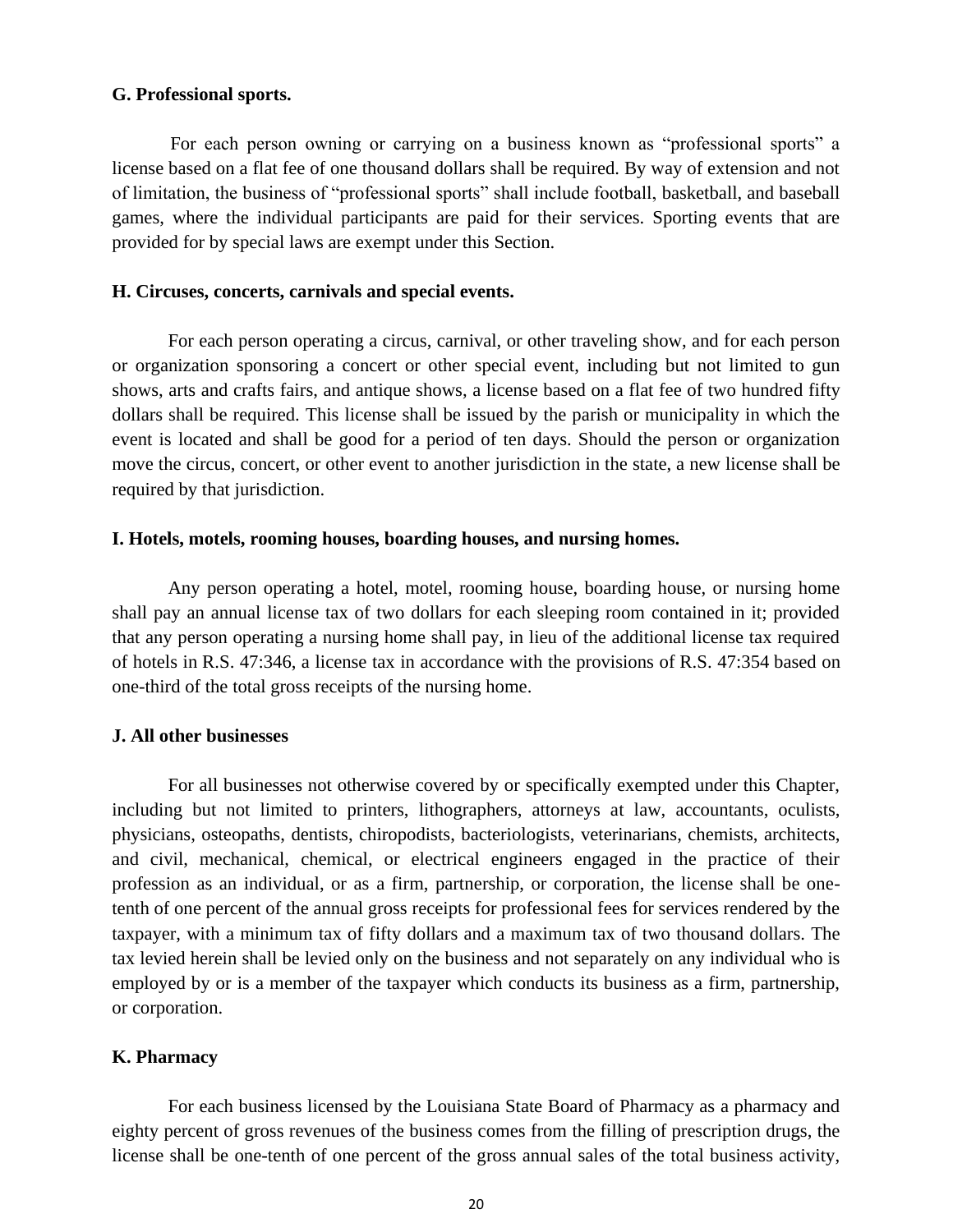with a minimum tax of fifty dollars and a maximum tax of two thousand dollars. The tax levied herein shall be levied only on the business and not separately on any individual who is employed by or is a member of the taxpayer which conducts its business as a firm, partnership, or corporation.

# **360. Exemptions**

**A. Individuals who are blind and their widows or orphans.** License taxes levied by this Chapter shall not apply to individuals who are blind, who are exempted from license taxes by R.S. 23:3031 through 3033. The exemption provided by this Subpart shall apply only where the business is conducted by any individual who is blind exclusively for his own support or the support of his family.

**B. Artists and craftsmen.** Any occupational license tax imposed on retail dealers not having a fixed place of business shall not apply to Louisiana artists and craftsmen who display their own original art and handicraft for sale at functions sponsored by nonprofit organizations.

#### **C. Nonprofit organizations.**

(1) The occupational license tax required by this Chapter shall not apply to those qualified nonprofit organizations which are exempt from the collection of sales and use taxes under the provisions of R.S. 47:305.14 or from the payment of federal income taxes under the applicable provisions of the Internal Revenue Code.

(2) This Subsection shall not be construed to exempt museums, menageries, circuses, or other traveling shows from the license required by R.S. 47:359(H) unless all of the proceeds from such shows are used for charitable, educational, or religious purposes of the sponsoring qualified nonprofit organizations. It is the intention of this Subsection to exempt such traveling shows where its entire proceeds, except for necessary expenses connected therewith, are used for the charitable, educational, and religious purposes of the sponsoring qualified nonprofit organization.

**D. Wholesale dealers in certain alcoholic beverages.** There shall be no license tax imposed, assessed, or collected under the provisions of this Chapter on any person engaged in the business of selling at wholesale, malt, vinous, spirituous, alcoholic, or intoxicating liquor containing more than six per centum of alcohol by volume, and beer, porter, ale, fruit juices, and wine containing more than one-half per centum of alcohol by volume.

#### **E. Other exempted businesses.**

(1) Banks, homestead and building and loan associations, editors, cooperative-owned bank service companies, over-the-air broadcasters, as defined by the Federal Communications Commission, publishers, clerks, laborers, ministers of religion, school teachers, graduated trained nurses, those engaged in agricultural or horticultural pursuits, those operating sawmills, and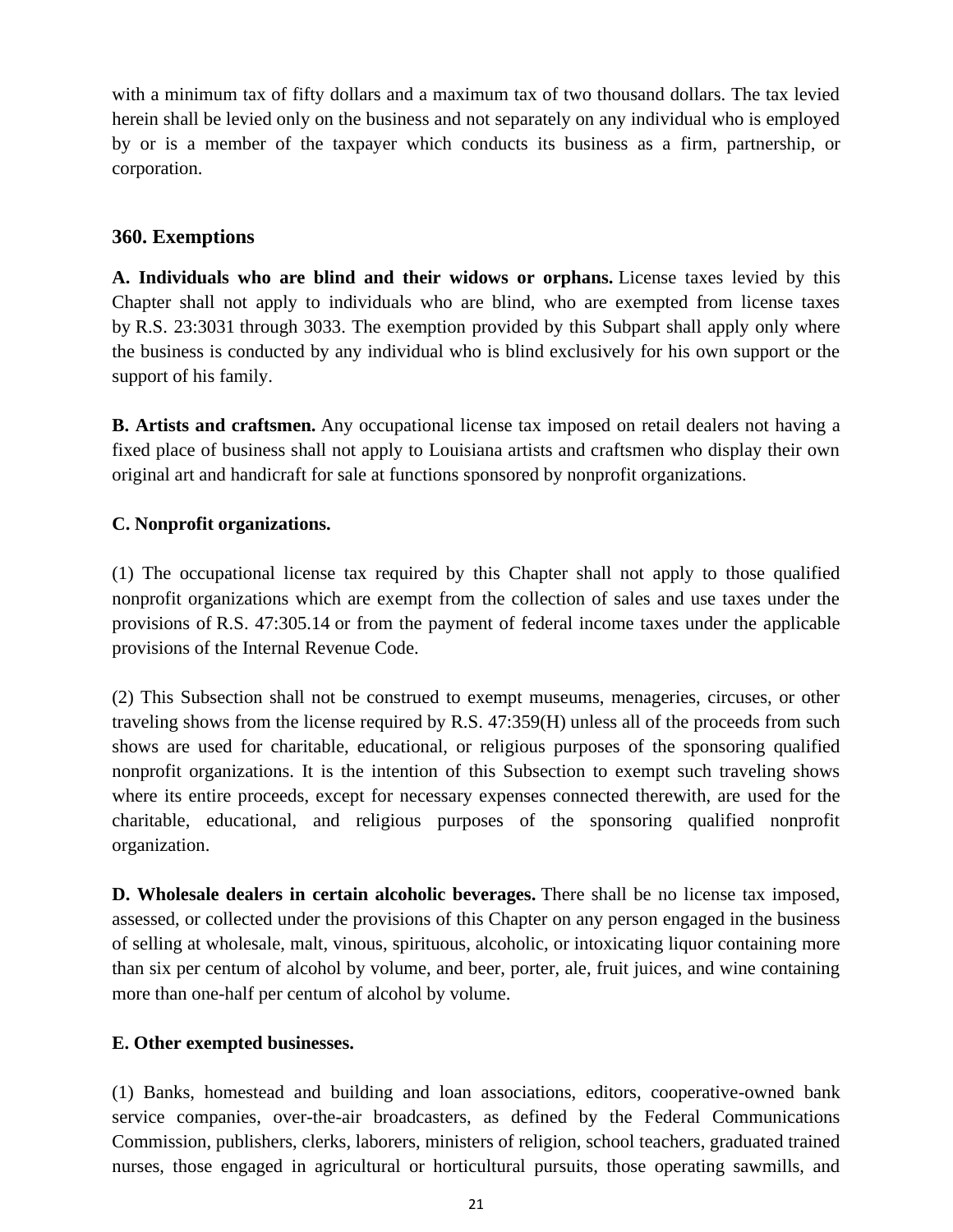corporations organized and operated for the purpose of lending money to farmers for production purposes, the stock of which is owned by farmer members and employees of such corporations, shall be exempted from any provisions of this Chapter.

(2) For purposes of this Subsection, "bank service company" shall mean either of the following:

(a) Any corporation which is organized to perform services authorized by 12 U.S.C. 1861 et seq., and all of the capitol stock of which is owned by one or more insured banks.

(b) Any limited liability company which is organized to perform services authorized by 12 U.S.C. 1861 et seq., and all of the members of which are one or more insured banks.

**F. Manufacturers.** Manufacturers shall be exempted from any provisions of this Chapter; however, manufacturers who sell their manufactured articles at retail shall be subject to the payment of a license tax on such retail sales as fixed by this Chapter.

**G. Persons with disabilities.** There shall be no license tax imposed, assessed, or collected under the provisions of this Chapter on any person who is disabled to the extent that he is home-bound, confined to a bed or wheelchair, requires the aid and attendance of another person, and is unable to enter the normal work force.

**H. Minors.** There shall be no license tax imposed, assessed, or collected under the provisions of this Chapter on any minor engaging in business with sales of less than five hundred dollars per year.

# **361. Deductions**

**A. Petroleum taxes.** In calculating the gross sales at bulk or distributing plants engaged in the storage and sale of petroleum products, the taxpayer shall exclude therefrom the part of the purchase price paid by him for gasoline and motor fuels or lubricating oils as shall equal the manufacturer's or dealer's license, privilege, or excise tax levied by federal or state statutes on the manufacturing, handling, storing, selling, or consuming of gasoline, motor fuels, or lubricating oils.

**B. Undertaking and funeral directing.** The term "gross annual receipts", as used in this Chapter, shall cover all of the receipts of the person carrying on the business of undertaking and funeral directing, except that deduction shall be allowed for collections made by one undertaker and funeral director for the account of another undertaker and funeral director, as shown by the books of both parties at interest.

**C. Stocks and bonds; interstate sales.** In determining the amount of gross annual commissions and brokerage to be subject to the tax, each commission business operating on exchanges located outside the state of Louisiana shall deduct therefrom forty percent in the case of purchases and sale of stocks and bonds consummated on exchanges located outside the state of Louisiana and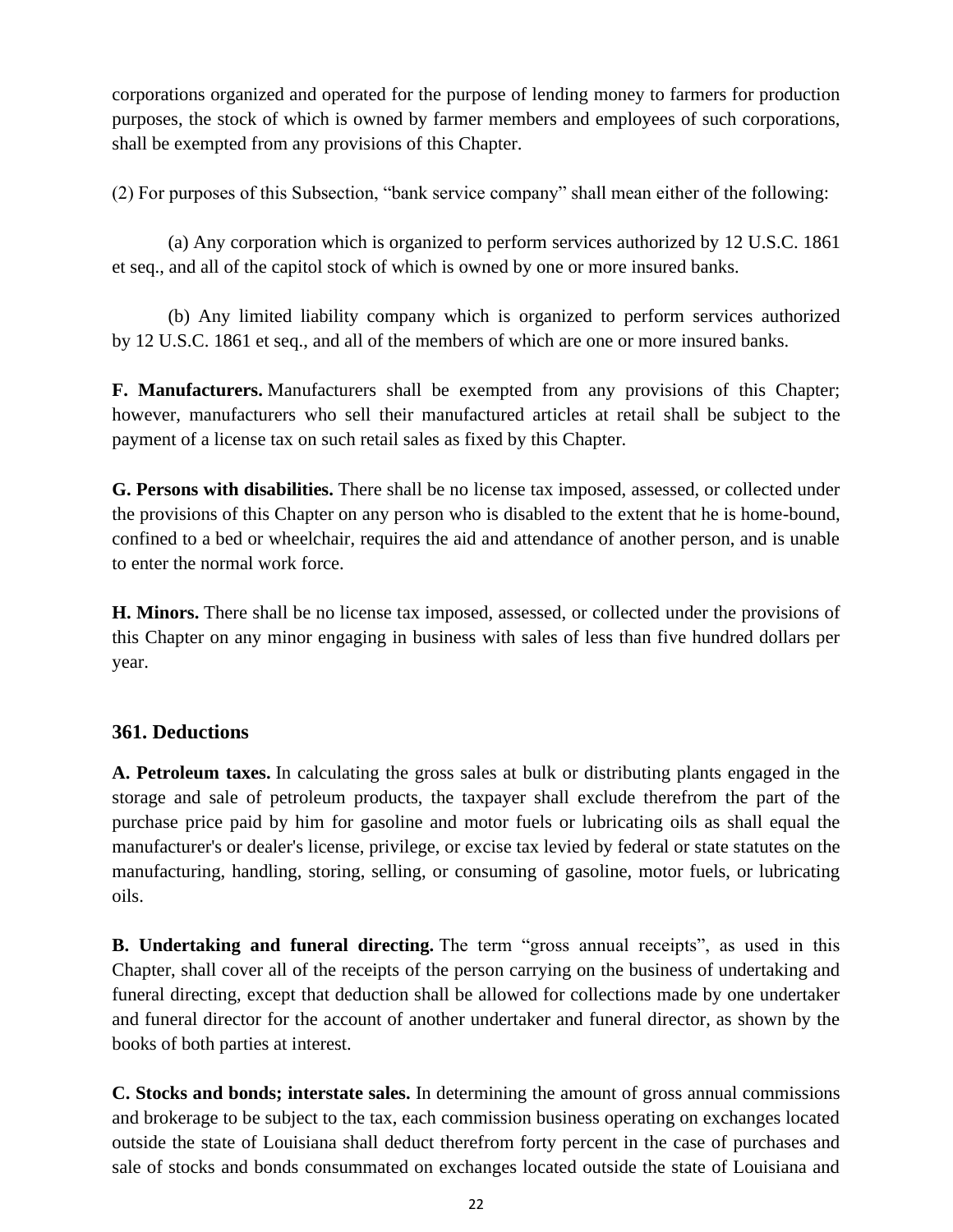fifty-five percent of purchases and sales of commodities consummated on exchanges located outside the state of Louisiana.

**D. Retail or wholesale sales of motor vehicles and boats.** In determining the amount of gross sales and receipts to be subject to the tax for retail or wholesale dealers in motor vehicles, automobiles, motor trucks, motor buses, motorcycles, motor bicycles, motor scooters, motor tractors, motor-propelled road machinery farm implements, and equipment designed for use with tractors and other motor-propelled equipment, trailers, semitrailers, aircraft, or other motorpropelled land vehicles, and pleasure or commercial boats, the license shall be computed on the total gross sales from all sales, including but not limited to sales of parts and accessories, receipts from repair shops, and sales and rental of motor vehicles; however, the gross sales and receipts of the above listed dealers shall not exceed seven hundred thousand dollars.

# **362. Special provisions**

A. No municipality or parish shall levy a license tax upon any person engaged in the business of contractor, as defined in this Chapter, either upon a cost plus basis or upon other than a cost plus basis, except the governing authority of the municipality or parish in which is located the principal place of business of such contractor within the state as designated by the contractor. The maximum license tax paid by contractors licensed as required by this Subsection shall not exceed seven hundred fifty dollars.

B. The tax shall be computed on the basis of the schedules contained in this Chapter according to the physical location of each place of business without regard to the location where the actual sale takes place or where a product or service is delivered or performed.

C. For lessors with a place of business in this state, the tax shall be computed on the basis of the schedules contained in this Chapter according to the physical location of such business without regard to the location where the leased property is situated within this state.

D. A person engaged in the business of operating a railroad for the transportation of freight or passengers shall be deemed to be carrying on but one business, and to have only one place of business which shall be the place where the general office within the state as designated by such person is located.

E. Nothing in this Chapter is intended to levy a tax on those receipts subject to the tax under the provisions of R.S. 22:833.

F. Under the provisions of this Chapter, no occupational license tax totaling more than fifty dollars levied against a small business will increase more than twenty-five percent in the first year over the occupational license tax it paid under the schedules or classifications used in 1985. Small business shall be defined as any person who employs fifteen full-time persons or less per business establishment and which has two million dollars or less in gross annual sales or receipts.